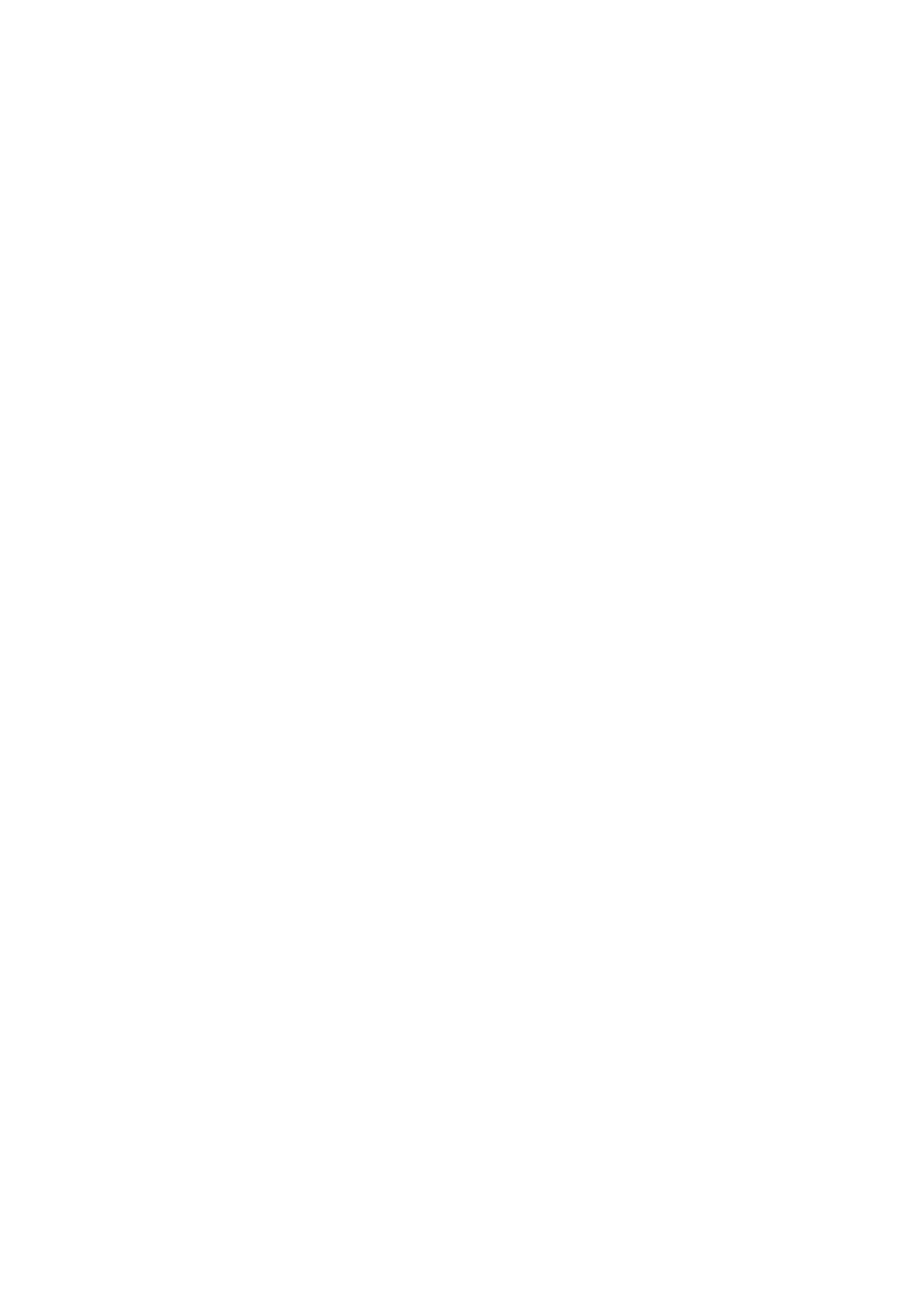# **Contents**

|                                                                                                                                             | Page           |
|---------------------------------------------------------------------------------------------------------------------------------------------|----------------|
|                                                                                                                                             |                |
|                                                                                                                                             |                |
|                                                                                                                                             |                |
| Indicator: Land Use Efficiency<br>Indicator: Secondary Resource Use Efficiency                                                              | 5<br>6         |
|                                                                                                                                             |                |
| Indicator: Conservation of land with significant biodiversity values<br>Indicator: Land management without negative effects on biodiversity | 7<br>7         |
|                                                                                                                                             |                |
| Indicator: Life cycle GHG emissions and direct land use changes<br>Indicator: Inclusion of GHG effects from indirect land use changes       | 9<br>9         |
|                                                                                                                                             |                |
| <b>Indicator: Avoid Erosion</b><br>Indicator: Soil Organic Carbon<br><b>Indicator: Nutrient Balance of Forested Soils</b>                   | 11<br>11<br>11 |
|                                                                                                                                             |                |
| Indicator: Water Availability and Use Efficiency<br><b>Indicator: Water Quality</b>                                                         | 12<br>12       |
|                                                                                                                                             |                |
| Indicator: Emissions of $SO2$ equivalents<br>Indicator: Emissions of PM <sub>10</sub>                                                       | 13<br>13       |
|                                                                                                                                             | 14             |
| Indicator: Price and supply of national food basket                                                                                         | 14             |
|                                                                                                                                             |                |
| Indicator: Allocation and tenure of land                                                                                                    | 16             |
|                                                                                                                                             |                |
| Indicator: Adherence to ILO Principles for Labor Rights                                                                                     | 18             |
| Outlook: Sustainable Criteria and Indicators for All Biomass  19                                                                            |                |
|                                                                                                                                             |                |
|                                                                                                                                             |                |
|                                                                                                                                             |                |

*i*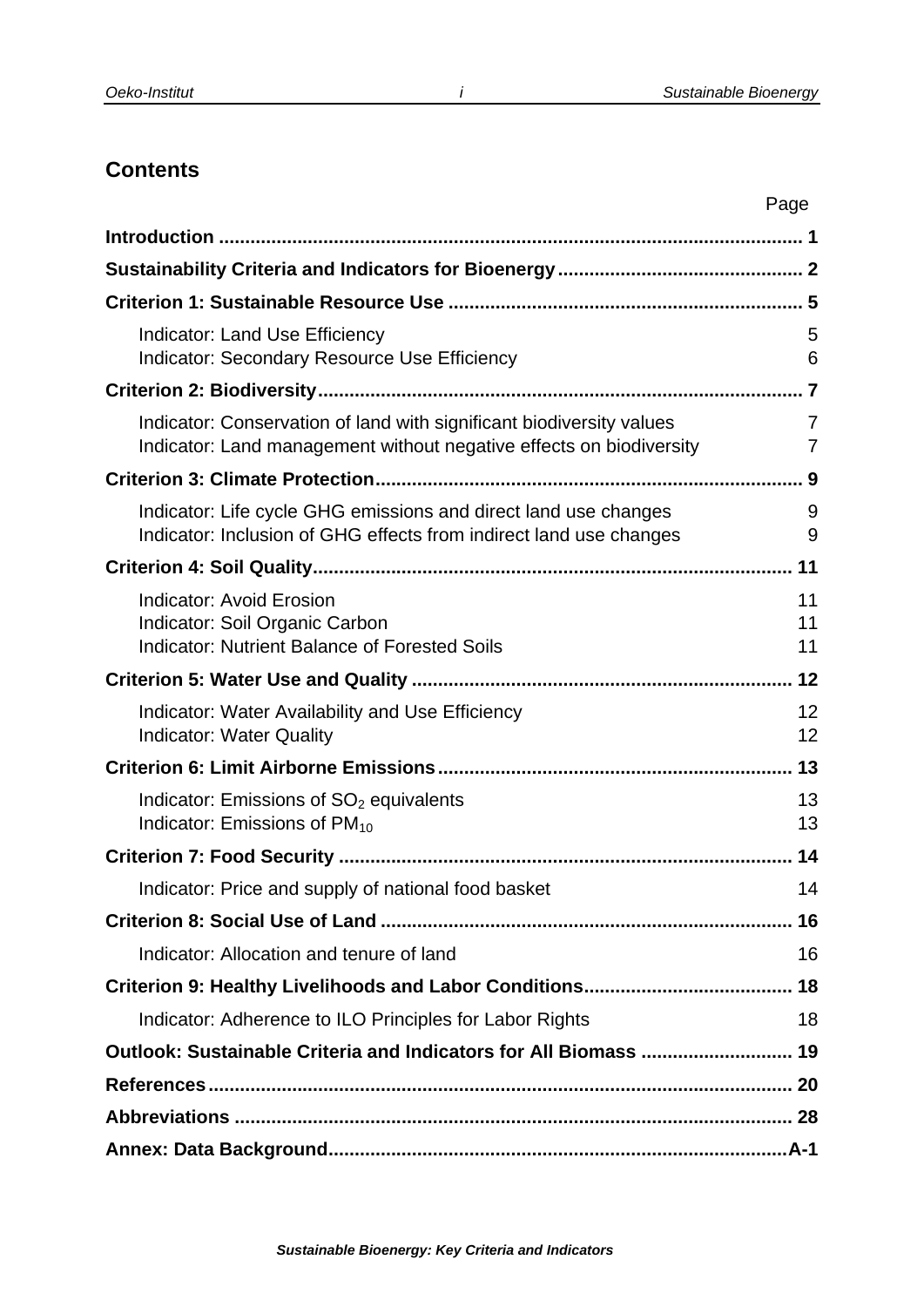#### **Preface**

This paper was prepared within the Biomass Futures project<sup>1</sup>, and is based on previous work of Oeko-Institut from 2005-2011, funded by a variety of donors, and carried out in cooperation with several partners2.

It represents Deliverable D 4.1 of the Biomass Futures project, and the authors hope that it will provide orientation and beneficial information to those working towards sustainable bioenergy production and use.

This paper is a revised version based on the April 2011 draft which received extensive feedback and valuable comments from stakeholders and interested parties during project workshops and teleconferences as well as by emails and in bilateral discussions. The authors **appreciate all comments received and are grateful for the excellent inputs**.

The paper also benefitted from intense discussions on sustainability criteria and indicators for solid bioenergy3.

Still, the sole responsibility for the content of this publication lies with authors.

It does not necessarily reflect the opinion of the European Communities. The European Commission is not responsible for any use that may be made of the information contained therein.

Darmstadt, March 2012 **Uwe R. Fritsche** 

l

*ii*

<sup>1</sup> "Biomass Futures: Biomass role in achieving the Climate Change & Renewables EU policy targets. Demand and Supply dynamics under the perspective of stakeholders" [\(www.biomassfutures.eu\)](http://www.biomassfutures.eu/) funded by the Intelligent Energy Europe programme of the European Commission, DG Energy (IEE 08 653 SI2. 529 241).

<sup>&</sup>lt;sup>2</sup> Previous work is indicated in the text and fully referenced. Sponsoring partners of this work were, among others, BMU, BMZ, EEA, FAO, GEF, IEA, UBA and UNEP. Partners in this work were especially colleagues from Alterra, CE Delft, Copernicus Institute, DBFZ, DLR, Ecofys, IFEU, IUCN, JGSEE, SEI and WWF, and the participants and observers of the GBEP Sustainability Task Force, those participating in the CEN/TC 383 process, and IEA Bioenergy colleagues.

 $3$  See 1<sup>st</sup> and 2<sup>nd</sup> Joint Workshops on extending the RED sustainability criteria to solid bioenergy: [http://www.oeko.de/service/bio/en/bru\\_ws.html](http://www.oeko.de/service/bio/en/bru_ws.html) and [http://www.oeko.de/service/bio/en/hag\\_ws.html](http://www.oeko.de/service/bio/en/hag_ws.html)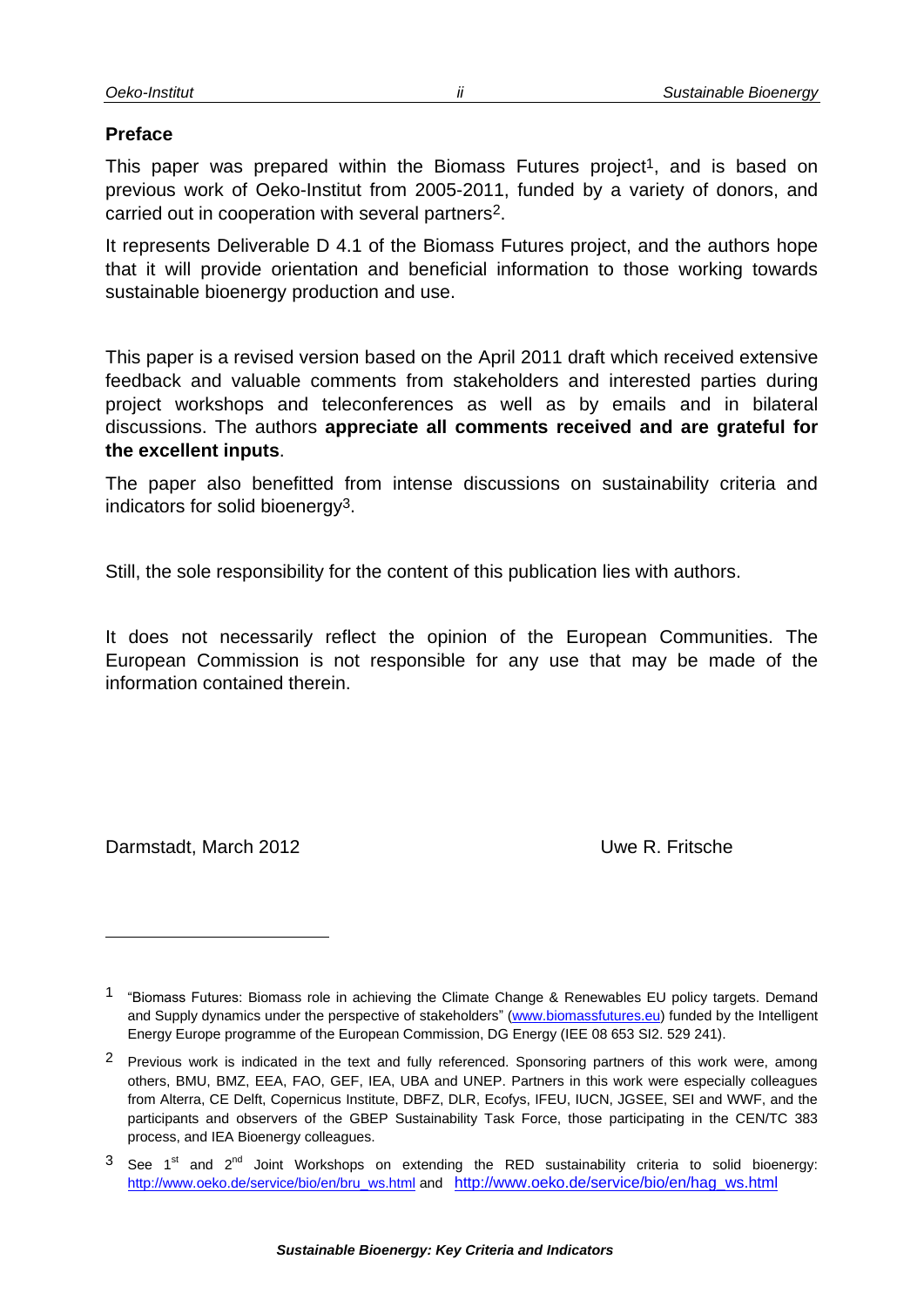### <span id="page-4-0"></span>**Introduction**

The use of biomass for energy and materials, as well as for food, feed and fiber is rising globally in parallel with increases in population, income, fossil energy prices, and concerns about energy security, and climate change (OECD/FAO 2009; IEA 2011+2012). Many countries established policies to increase utilization of domestic biomass resources, recognizing biomass as an option to reduce import dependence and improve rural development, employment, and income (GBEP 2007; FAO 2008). Some countries also envisage export opportunities, especially for liquid biofuels (IEA 2010+2011a+b; IEA Bio 2011).

Biomass production and use for electricity, heat and transport fuels will continue to increase, with global trade in biomass rising in parallel (IEA 2011+ 2012). Currently, only about 2% of biomass used for energy purposes (including liquid biofuels) is internationally traded, representing a small mass share (< 1%) of the total world trade in all biomass, i.e. industrial and agricultural products (Heinimö, Junginger 2009; Heinomö 2011; Junginger 2011).

Parallel to rising interests in bioenergy, concerns about its sustainability became more prominent, with food security, greenhouse gas emission balances, and biodiversity impacts being discussed critically4.

This paper provides a compilation of science-based criteria and indicators to determine the sustainability of bioenergy production. This list was derived from a variety of activities to establish sustainability schemes especially for biofuels, but is **not** restricted to indicators and criteria being compatible with current trade law.

The aim was to identify, define and quantify (where possible) the main sustainability criteria and indicators and to provide input to the Commission on possible "RED plus" criteria and indicators. The work builds on existing activities, but goes beyond:

The current voluntary certification systems have limited scope with regard to quantitative requirements for bioenergy (e.g. focus on liquid biofuels, exclusion of quantitative GHG reduction levels), and lack of a consistent approach for bioenergy in general. The sustainability issues addresses here focus on

- dealing with direct and indirect land use change, and biodiversity
- dealing with impacts on air, water and soil quality
- dealing with (global) food security impacts, and specifying other relevant social criteria and indicators

in order to establish a coherent and consistent set for **all** bioenergy applications across the heat, electricity-CHP and transport sectors.

*1*

<sup>&</sup>lt;sup>4</sup> It should be noted that environmental and social impact of bioenergy were discussed critically already in the 1990s (OTA 1993). A few sources for the more recent discussion are Best (2008); CBD (2010); CCC (2011); CE. OEKO (2010); CIFOR (2010); ESA (2010); FAO (2012c); GNESD (2010); IEA Bio, IEA RETD (2009); MNP (2008); OEKO, IFEU, CI (2010); PBL (2012); UN-Energy (2007); UNEP-IRP (2009); WBGU (2009)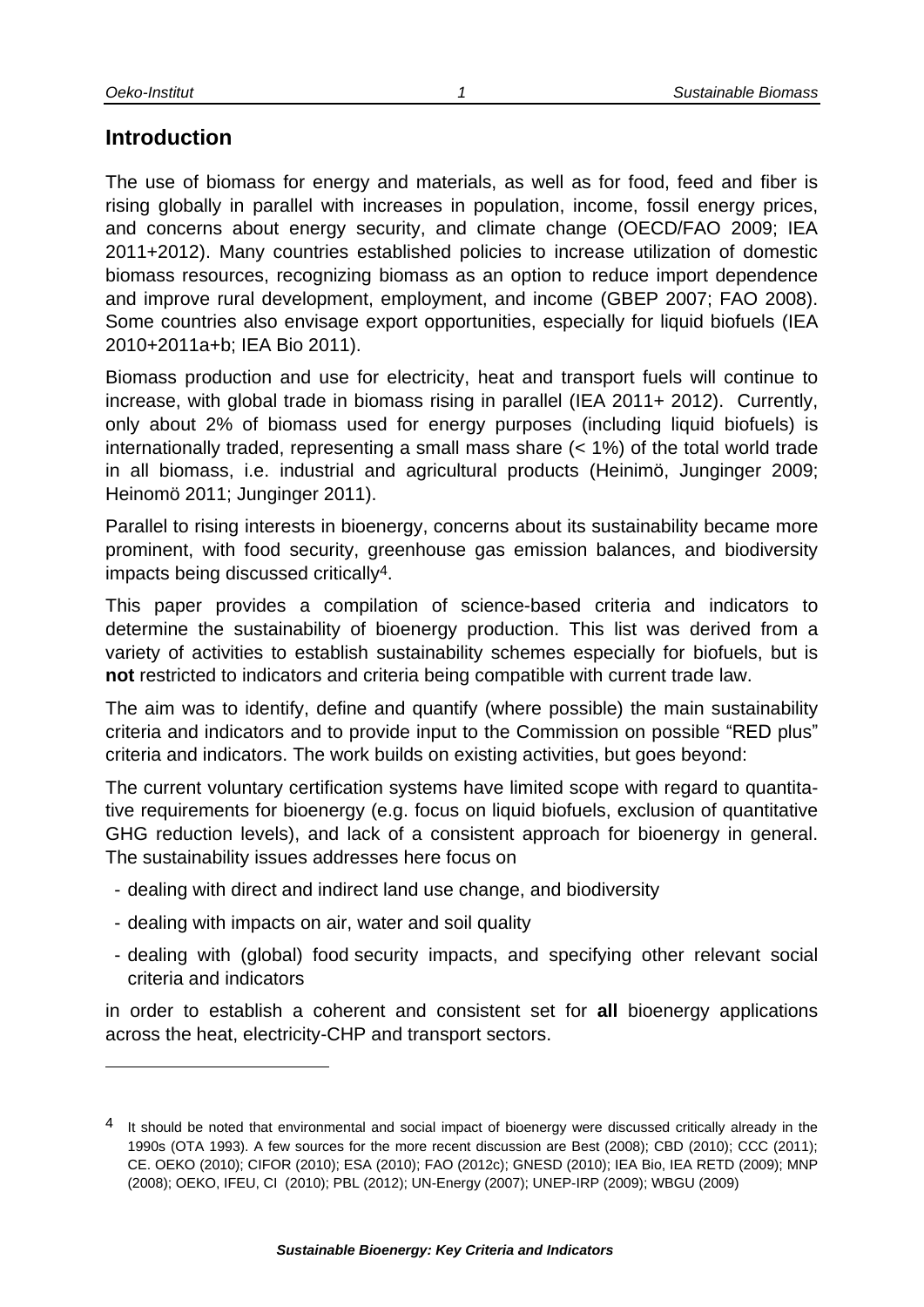# <span id="page-5-0"></span>**Sustainability Criteria and Indicators for Bioenergy**

Since 2007, the landscape of the previously **voluntary** and manifold sustainability standards for biomass – from cotton and wood to organic food, flowers, coffee and "green biopower" – has changed: both the US and European countries and the EU as a whole developed **mandatory** standards and criteria for liquid biofuels5.

The EU Renewables Energy Directive (RED) adopted in April 2009 (EC 2009) established **mandatory** sustainability requirements for bioenergy carriers used as transport fuels and for liquid bioenergy carriers in general.

In March 2010, the EU Commission (EC) presented a report on the extension of the RED to **all bioenergy carriers** and proposed that the RED criteria could be **voluntarily** adopted by the EU Member States to apply to solid and gaseous bioenergy carriers as well (EC 2010). In 2012, the EC will report on developments in that regard, noting that several EU countries began introducing broader sustainability requirements for bioenergy (e.g., BE, DE, NL, UK)6.

<span id="page-5-2"></span><span id="page-5-1"></span>In the US, negotiations concerning federal biofuel standards were completed in May 2010 with a final rule of EPA on GHG emissions7, whereas the Low Carbon Fuels Standard (LCFS) has already been implemented in California<sup>8</sup>, also regulating GHG emissions from biofuels (and both including GHG emissions from indirect land use changes).

Outside of the OECD, countries such as Argentina, Brazil and Mozambique as well as Thailand, among others, are in the process of establishing and implementing national legislation and subsequent or alternative voluntary schemes with criteria and standards for bioenergy development, especially regarding biofuels for transportation.

UN Energy organizations such as the FAO and UNEP as well as UNCTAD and especially the Global Bioenergy Partnership (GBEP)9 are taking on the task to support developing countries in such activities, with parallel efforts from bilateral donor organizations such as DFID, GIZ, NL Agency, SIDA, and USAID, among others.

<sup>&</sup>lt;sup>5</sup> In parallel to these statutory provisions, RSPO [\(www.rspo.org\)](http://www.rspo.org/) and RSB [\(www.rsb.org\)](http://www.rsb.org/) are voluntary sustainability standards – which reach beyond the RED – and the European standardization organization CEN as well as the global ISO body are also working on own drafts.

<sup>6</sup> On extending the RED to solid bioenergy see<http://www.iinas.org/Work/Projects/REDEX/redex.html>

<sup>7</sup> EPA (US Environmental Protection Agency) 2010: Renewable Fuel Standard (RFS2): Program Amendments; Washington DC<http://www.epa.gov/otaq/fuels/renewablefuels/regulations.htm>

<sup>&</sup>lt;sup>8</sup> CARB (California Air Resources Board) 2010: Low Carbon Fuel Standard (LCFS) <http://www.arb.ca.gov/fuels/lcfs/lcfs.htm>

<sup>9</sup> GBEP is a partnership of the G8+5 (G8 states plus Brazil, China, India, Mexico and South Africa) founded at the Gleneagles G8 summit in 2005; its Secretariat is hosted by the FAO in Rome. Meanwhile, more international institutions including FAO, UNEP and UNIDO as well as industrialized and developing countries have joined GBEP. For more information, refer to [www.globalbioenergy.org](http://www.globalbioenergy.org/)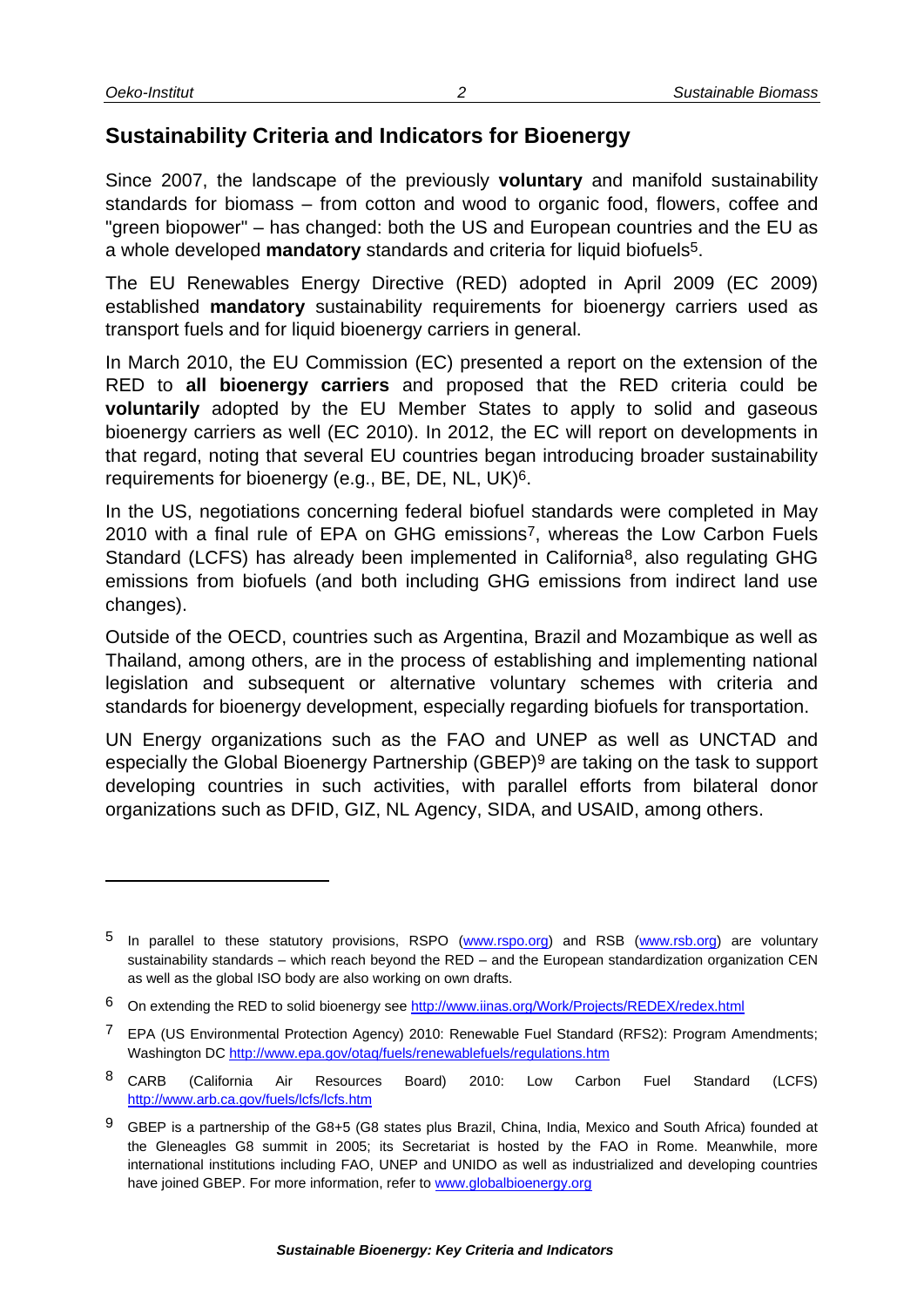The Sustainability Task Force of the GBEP worked out an agreed list of sustainability indicators **for the national level** which could provide a base for global (voluntary) implementation. This list was endorsed in November 2011 (GBEP 2011).

FAO and UNEP have jointly developed the Bioenergy Decision Support Tool (FAO, UNEP 2011), and FAO (2012c) gives a further compilation of available tools.

The Inter-American Development Bank (IDB) has developed a Biofuels Sustainability Scorecard to screen biofuel projects under consideration for financing, based on the RSB criteria (IDB 2009).

The Global Environment Facility (GEF) has funded work to establish sustainability requirements for biofuels projects to be funded (IFEU, CI, OEKO 2012),

In parallel, work of the International Standardization Organization (ISO) is aiming to develop voluntary criteria for sustainable bioenergy, but results of this process cannot be expected before 2013.

All these activities indicate that sustainability issues of bioenergy development are taken up by many parties and in various fora, and underline that guidance for economic actors in the bioenergy field is seen as necessary.

However, there are yet **no binding rules** concerning **indirect** effects on GHG emissions10 and on positive of negative impacts of increased bioenergy production on food security, or its (again: positive or negative) social effects.

In the following, the key criteria and respective indicators for bioenergy sustainability are presented as a contribution to the ongoing discussion.

It should be noted that the **economic** dimension of sustainability is **not** addressed here, as criteria and indicators are meant for economic **operators** who presumably are taking economic considerations into account on their own.

The presentation is structured in a manner that criteria (key sustainability issues) are presented as individual subsections, and respective indicators (metrics to measure) are summarized in the subsections.

The approach taken in this paper is to suggest a possible "RED plus" set of criteria and indicators, i.e. the existing RED criteria are considered as given, and only **additional** criteria and indicators or **more stringent** versions are presented here to allow for a broader representation of sustainability requirements for bioenergy aiming at the 2030 time horizon.

<sup>10</sup> with the noteworthy exception of the mentioned US EPA rulemaking for the RFS-2 and the LCFS in California, see footnotes [7](#page-5-1) and [8.](#page-5-2)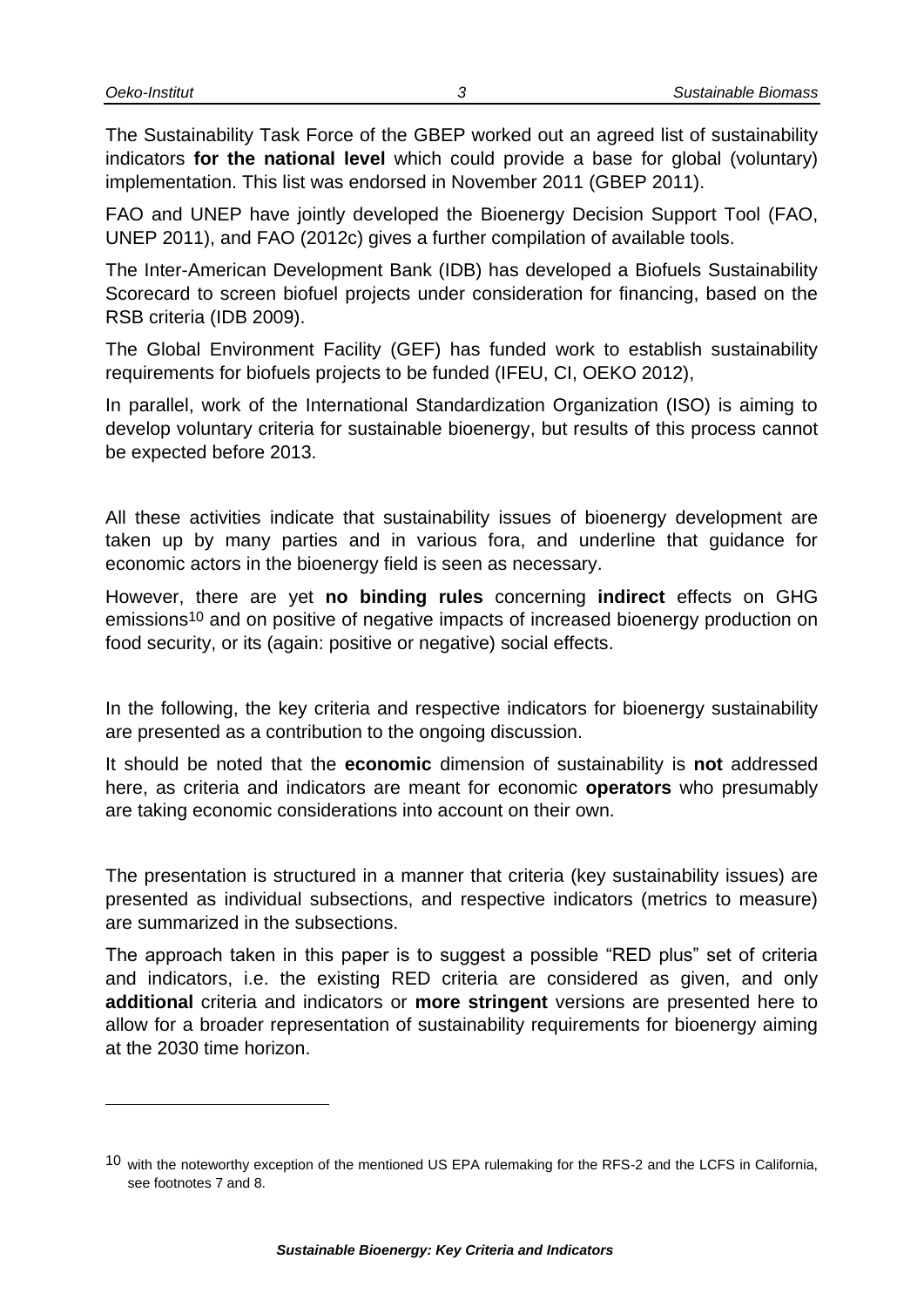### **Standards, Criteria and Indicators: A few words on nomenclature**

**Standards** and **principles** are commonly formulated around a core concept based on societal ethics, values, and tradition as well as on scientific knowledge. Standards are used as the primary framework for the general scope and provide the justification for criteria, indicators and verifiers.

**Criteria** can be seen as 'second order' principles that add meaning and operationability to standards/principles without being a direct measure of performance. Criteria are intermediate points to which information provided by indicators can be integrated, facilitating an interpretable assessment.

**Indicators** are quantitative or qualitative factors or variables providing means to measure achievement, to reflect changes, or to help assess performance or compliance, and - when observed periodically - demonstrate trends. Indicators should convey a single meaningful message (information). Indicators have to be judged on the scale of acceptable standards of performance. Closely related indicators are **verifiers** which provide specific details that would indicate or reflect a desired condition of an indicator. They are the data that enhances the specificity or the ease of assessment of an indicator, adding meaning, precision and usually also site-specificity.

**Monitoring** refers to the continuous or frequent measurement and observation on specified indicators, often used for warning and control.

**Certification** is the (usually) third-party attestation related to products, processes or systems that - following (independent) review - conveys assurance that specified requirements such as conformity to standards have been demonstrated.

In this paper, we refer to criteria and indicators as items to be used in a **legal context requiring compliance** with given standards, targeting economic operators in the bioenergy realm.

In a broader sense, criteria and indicators can be used also for monitoring the state (or dynamics) of countries or regions to allow for evaluating observed trends against desirable states or conditions, or to inform about broader policy impacts.

Source: own compilation based on EC (2010c); FAO (2002); [http://stats.oecd.org/glossary/index.htm;](http://stats.oecd.org/glossary/index.htm) [http://glossary.eea.europa.eu/terminology/terminology\\_sources\\_html](http://glossary.eea.europa.eu/terminology/terminology_sources_html)

*4*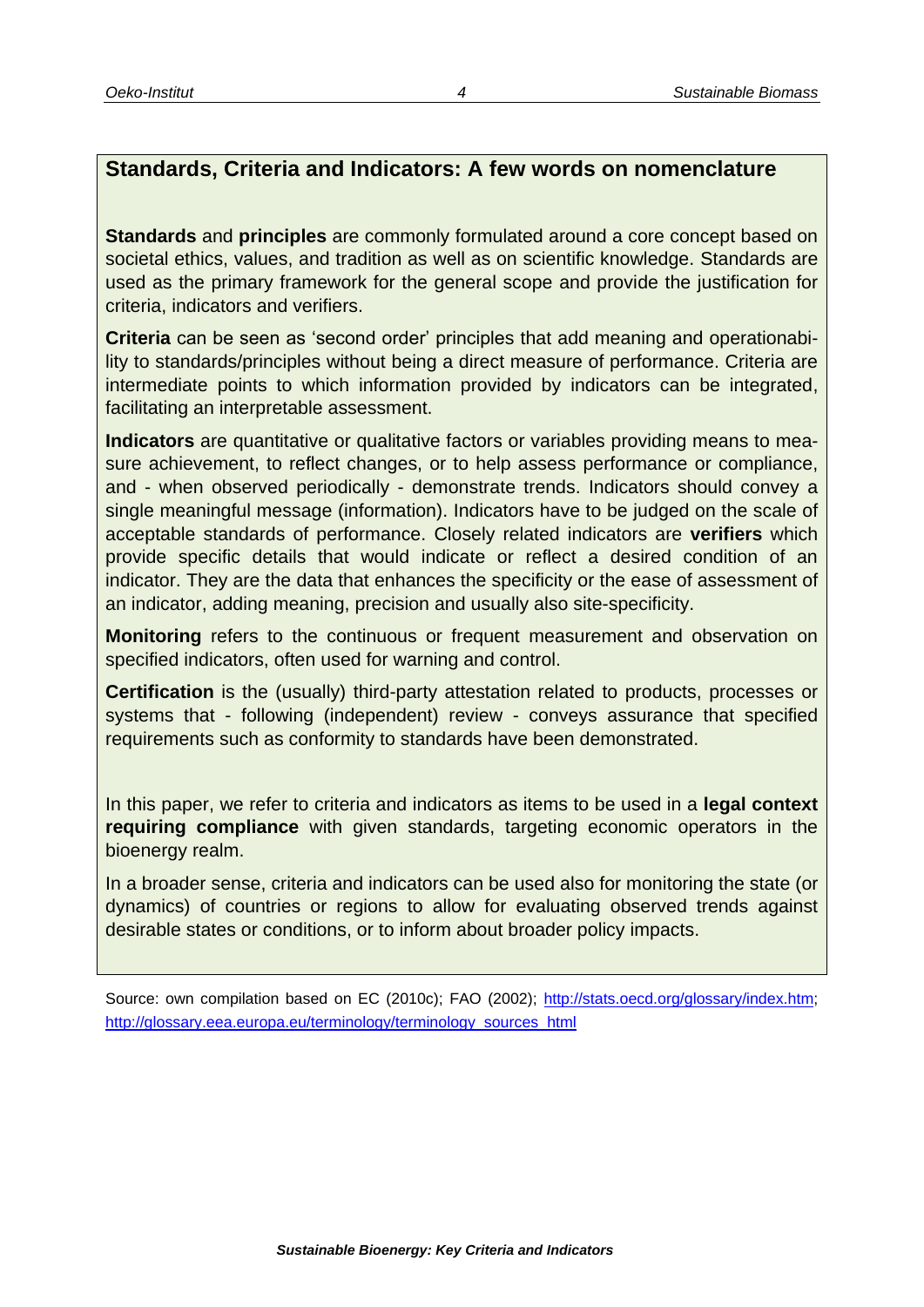# <span id="page-8-0"></span>**Criterion 1: Sustainable Resource Use**

Biomass is a renewable resource, but two specific features distinguish it from all other renewable energy sources:

- The conversion efficiency of solar energy into chemical energy in plants is only 1- 3% which implies significantly more land needed to indirectly harvest solar energy through terrestrial biomass cultivation than through more concentrated hydro, direct solar or wind energy systems<sup>11</sup>.
- Biomass is the "stuff of life" on this planet so that changes in biomass production, e.g. replacing natural vegetation with cultivated plant varieties, collecting forest residues, or improving crop yields, could have positive or negative impacts on ecosystem services, carbon balances, and human livelihoods.

Thus, **land** is a **fundamental** issue closely related to biomass in general, and to bioenergy in particular. Therefore, the sustainability of bioenergy depends on the productivity of the land use12.

As bioenergy can also be derived from biogenic residues and wastes stemming from various flows of biomass which has **previously** being grown, harvested and processed for **non**-energy purposes, the efficiency of converting such "secondary" biomass resources into useful energy products is another aspect of sustainable resource use needed to be addressed.

#### <span id="page-8-1"></span>**Indicator: Land Use Efficiency**

l

The productivity of converting cultivated bioenergy feedstocks into useful energy products such as gaseous, liquid or solid bioenergy carriers, expressed in terms of available bioenergy carriers per hectare of cultivated area, should be set to a **minimum net energy yield**.

As both cultivation and conversion systems evolve over time, these minimum requirements should be set to different levels for 2020 and 2030 to factor in the learning curve for yields and conversion efficiencies.

<sup>&</sup>lt;sup>11</sup> See Table 1 in the Annex for data on life-cycle land use figures for non-renewable and renewable electricity compared to biomass-derived electricity: The overall life-cycle land use intensity of bioelectricity systems (using maize or short-rotation coppices as feedstock) is in the 2030 time horizon around 100-150 m<sup>2</sup>/GJ<sub>el</sub>, while direct solar systems need 2 (CSP in Spain) to 3  $m^2/GJ_{el}$  (PV in Germany), and onshore wind parks require a maximum of 0.3 m<sup>2</sup>/GJ<sub>el</sub>. Fossil fuel and nuclear-based powerplants in 2030 will need again less land (0.02-0.1  $m^2/GJ_{el}$ ). Thus, the land use intensity of bioelectricity from biomass cultivation is approx. 50 times higher than direct solar, and 300 times higher than from onshore wind.

<sup>&</sup>lt;sup>12</sup> Possible effects of land use changes associated with the incremental production of bioenergy are discussed in Criterion 3 (see Section [0\)](#page-11-0) with regard to GHG emissions.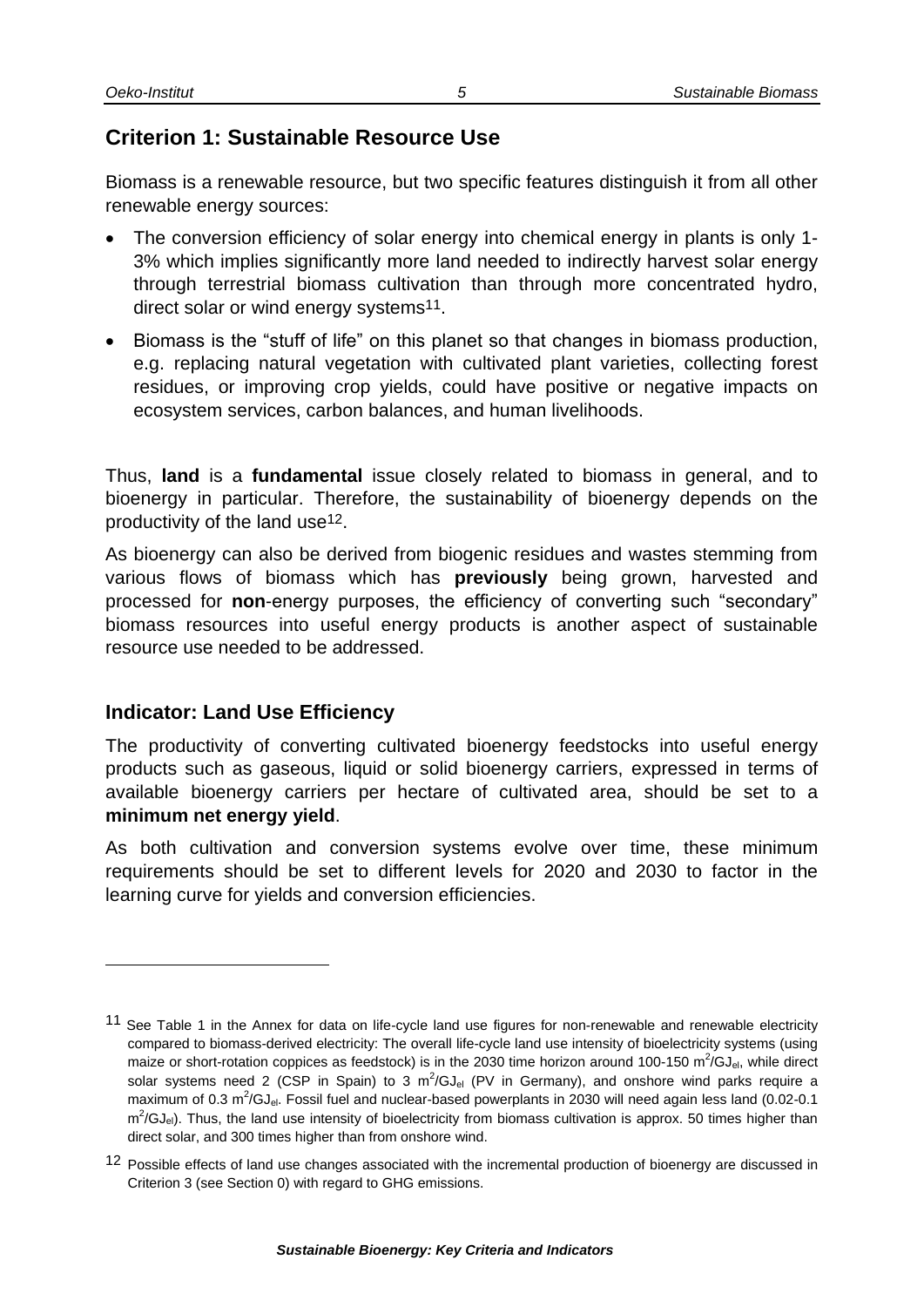Furthermore, crop yields depend on cultivation system, input levels, bioclimatic conditions, and overall land suitability. Thus, a further differentiation is needed to account for land productivity categories.

In the Annex, results of respective calculations are given for various "settings" to produce liquid biofuels, and solid and gaseous bioenergy carriers13.

From this data, the following **minimum net energy yield** requirements for bioenergy carriers were derived:

| <b>Setting</b>                      | 2020 | 2030  | unit                  |
|-------------------------------------|------|-------|-----------------------|
| smallholder, marginal/degraded land | >25  | $>35$ | GJ <sub>bio</sub> /ha |
| plantation, marginal/degraded land  | >50  | >75   | GJ <sub>bio</sub> /ha |
| plantation, arable land*            | >100 | >150  | GJ <sub>bio</sub> /ha |

*Source: compilation by Oeko-Institut; \* = mainly for intercropping, agro-forestry systems, etc.*

In calculating the net bioenergy yield (or bioenergy productivity), by- and co-products along the bioenergy life cycles need to be taken into account<sup>14</sup>.

#### <span id="page-9-0"></span>**Indicator: Secondary Resource Use Efficiency**

For bioenergy carriers stemming from the conversion of secondary biomass resources such as residues and wastes, a minimum efficiency, expressed in terms of the heating value of the bioenergy output divided by the heating value of the secondary resource input, should be set to increase the resource-efficient use of those resources.

Taken into account the results of model calculations<sup>15</sup>, the minimum conversion efficiencies for biofuels should be set to 55 % by 2020, and 60% by 2030 for biodiesel, and 50 % by 2020 and 55 % by 2030 for ethanol, and 65 % for biomethane (2020 and 2030), again taking into account by- and co-products along the product life cycles.

For conversion to solid bioenergy carriers (chips, pellets etc.), no minimum requirement is necessary, as their conversion efficiency is typically > 85%.

*6*

<sup>13</sup> See Table 2 in the Annex for data on life-cycle land use figures for land use productivity of various bioenergy carriers in the EU (2020-2030), and Table 3 and 4 for biofuel settings outside of Europe.

<sup>14</sup> For this, the EU RED approach for factoring in by- and co-products into the GHG emission balance by energy allocation should be used for the land use efficiency as well, i.e. only the energy available in terms of the heating value of the main bioenergy products can be considered for the land-use productivity. If electricity or heat is co-produced and used, their energy value should be attributed to the total productivity, taking into account a multiplier of 2.5 for electricity fed into the grid.

<sup>&</sup>lt;sup>15</sup> See Table 5 in the Annex for data on life-cycle resource efficiency results for secondary bioenergy resource conversion to biofuels, including biomethane (compressed).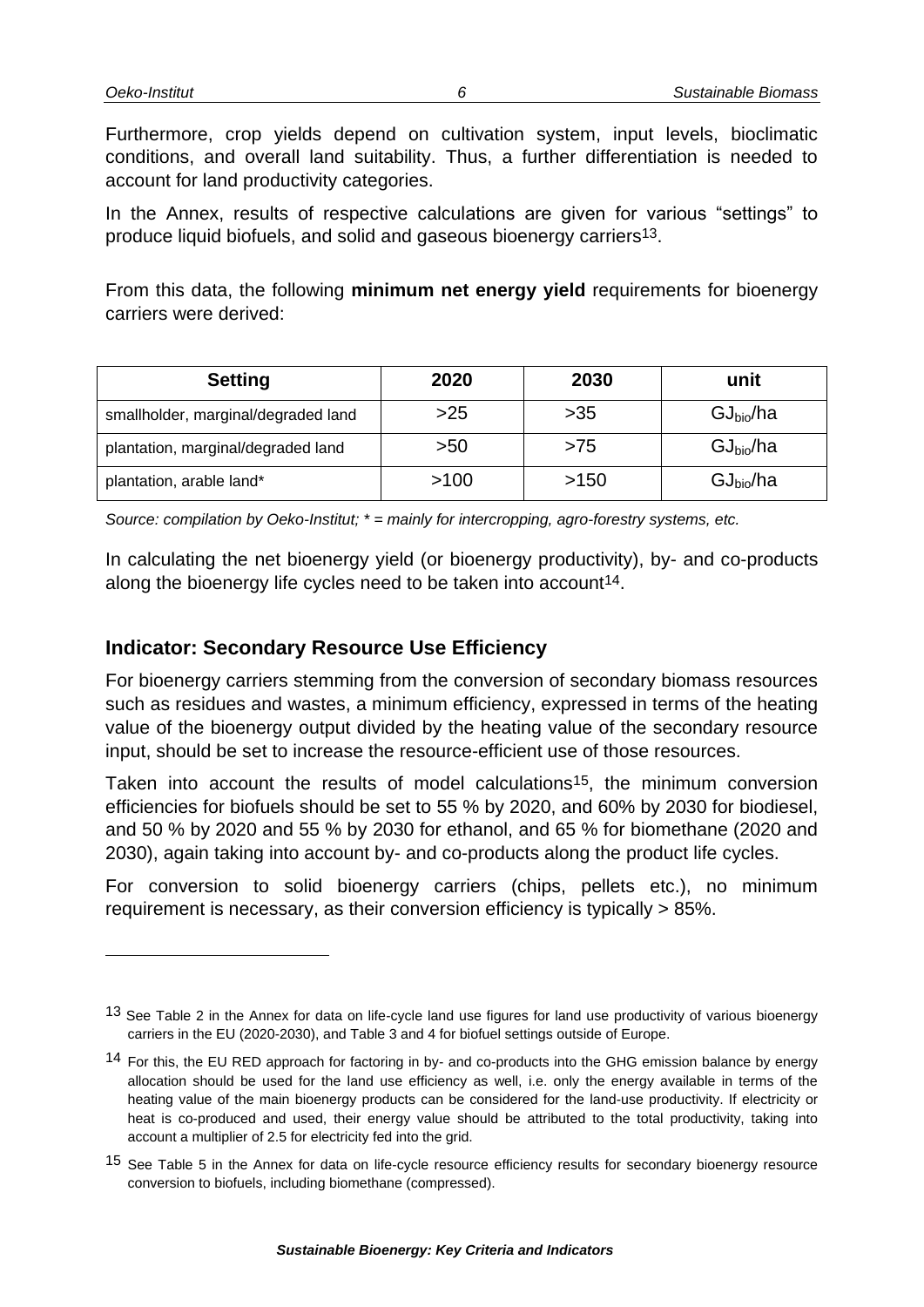# <span id="page-10-0"></span>**Criterion 2: Biodiversity**

The possible effects of biomass cultivation on biodiversity are manifold, ranging from LUC-related impacts to landscape-level agrobiodiversity effects (ESA 2010; Hennenberg et al. 2010). Furthermore, extraction and use of biogenic residues (e.g., straw) could indirectly affect biodiversity through impacts on habitats and soil.

#### <span id="page-10-1"></span>**Indicator: Conservation of land with significant biodiversity values**

The loss of valuable habitats continues to be a key factor for declines in biodiversity, with agriculture and unsustainable forest management being key drivers. In order not to further increase this trend by incrementally cultivating dedicated bioenergy crops, it is necessary to protect high-biodiverse areas, including existing protection areas. The EU RED criteria on high biodiverse land are a good first step into this direction.

However, there are many other areas that deserve the same protection status: existing identification approaches such as *Key Biodiversity Areas*, *Important Bird Areas* and *High Conservation Value Areas* should be used as a starting point for this purpose.

To fulfill the principal RED criterion on protecting high biodiverse land, more work is necessary to complete the globally available GIS data concerning such areas<sup>16</sup>, and quality assurance (validation), monitoring and updates of GIS data with a sufficiently high resolution are required for many regions and countries.

The substantiation of the EU RED criterion needs continuous improvement with regard to scope and qualifying maps. The **target** should be that **by 2020**, **all** land with a potential for biomass cultivation should be fully recognized in a global GIS database sufficiently in resolution to unanimously identify high-biodiverse areas<sup>17</sup>.

#### <span id="page-10-2"></span>**Indicator: Land management without negative effects on biodiversity**

It is internationally acknowledged that protecting biodiversity in protected zones alone is insufficient to halt the decline of global biodiversity, and especially agro- and forest biodiversity. Therefore, specific activities to cultivate and harvest bioenergy crops and to manage agricultural and wood residue extraction have to be addressed in terms of their compatibility with biodiversity in general, and agrobiodiversity in particular.

<sup>&</sup>lt;sup>16</sup> For example, the current network of protected areas has significant gaps, according to IUCN and CBD, in ensuring sufficient biodiversity protection. With respect to *Key Biodiversity Areas*, so far, approx. 40% of the worldwide land area is accounted for in studies.

<sup>&</sup>lt;sup>17</sup> It should be noted that although restrictions for establishing dedicated bioenergy cultivation systems on such land are needed, this does **not** translate simply into "no-go" areas for bioenergy development: Often, there is a **surplus** of biomass growth which could – and in some cases should - be extracted without negatively affecting the protection status of the land, and – hence – might serve as a residue which can be converted into bioenergy carriers.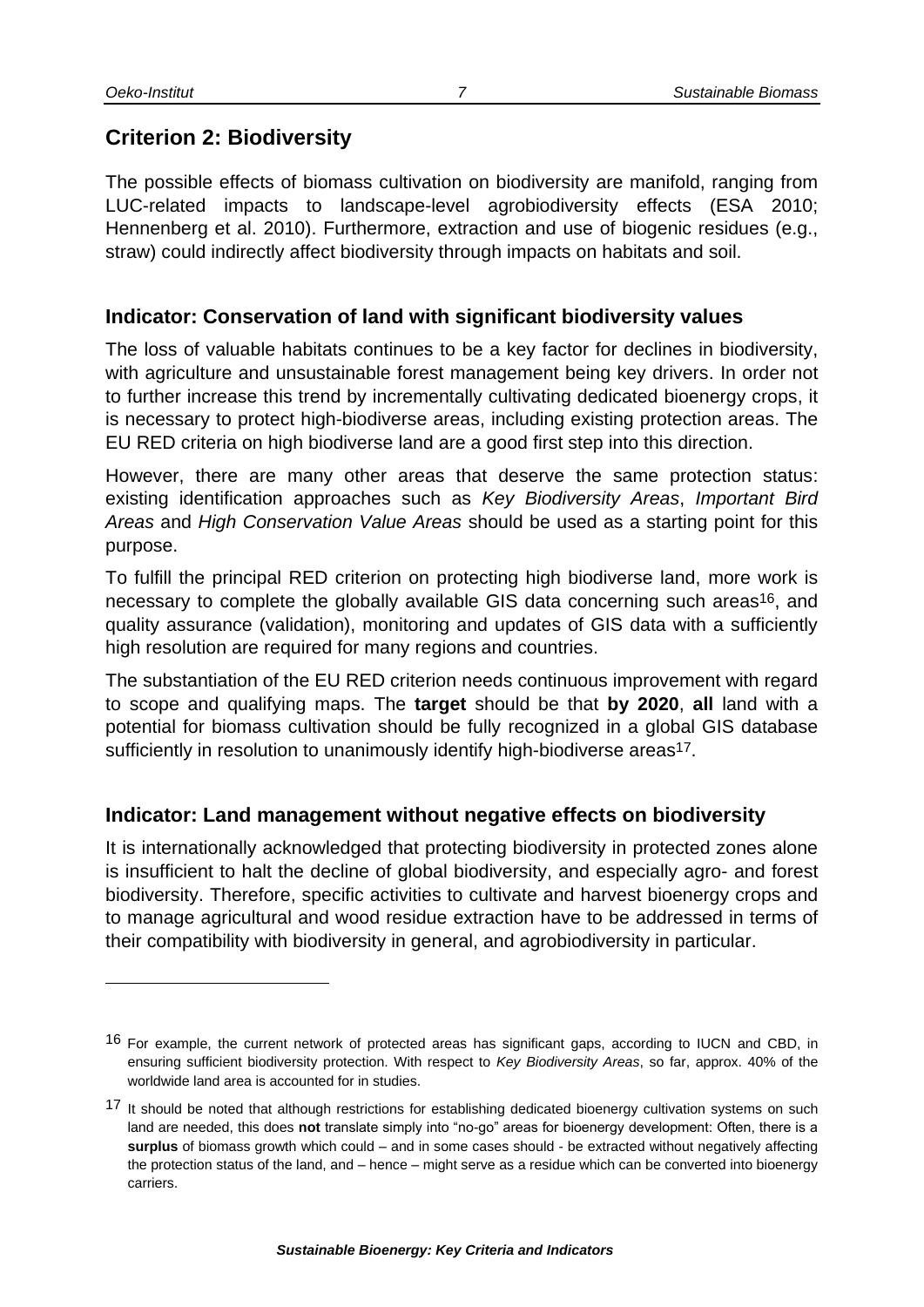Cultivation practices which are compatible are based on the following principles: Use of domestic species and local varieties, avoiding monocultures and invasive species, preferring perennial crops and intercropping, use of methods causing low erosion and machinery use, low fertilizer and pesticide use and avoiding active irrigation.

In addition, buffer zones must be established to protect sensitive areas, and corridors and stepping stone biotopes must be preserved on cultivated land in order to improve the exchange of species between habitats and movement along migration paths.

For the extraction of forest residues, the discussion on limitations and thresholds to protect forest biodiversity is ongoing18. Thus, no "final" requirement can be derived yet, but need to specified by 2020.

As all of these attributes are scale- and landscape-dependent, the only overall rule is to maintain ecosystem services. The indicator needs spatially disaggregation into agro-environmental zones or similar metrics, and substantiation with regard to different cultivation systems and management practices (especially for forests) within those zones.

<span id="page-11-0"></span>As a **target for 2020**, the overall metrics of maintaining ecosystem services should be established and be implemented as indicators.

l

<sup>18</sup> See<http://www.iinas.org/Work/Projects/REDEX/redex.html>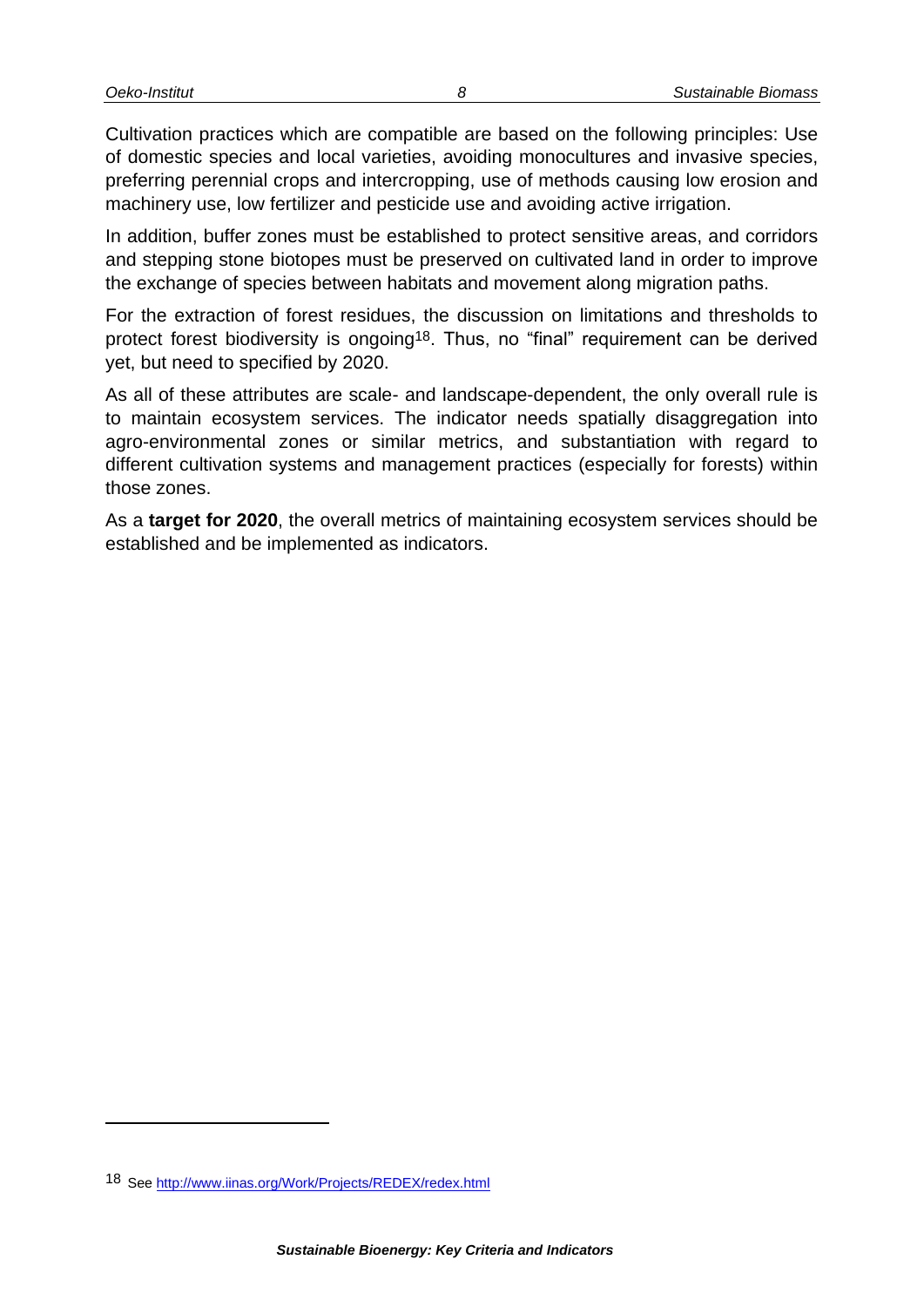# <span id="page-12-0"></span>**Criterion 3: Climate Protection**

From the environmental policy point of view, using bioenergy sustainably can considerably contribute to climate protection. Thus, giving proof that it contributes towards reducing greenhouse gas (GHG) emissions throughout the entire life cycle is a crucial criterion.

The EU RED requirements for achieving minimum reduction levels (compared to a fossil fuel comparator) of initially 35%, and raising to 60% by 2017 is a good start, especially as GHG effects from direct land use changes (LUC) must be factored into the calculation. Still, there is a longer-term perspective on GHG reduction needed to avoid lock-in effects, and the issue of GHG emissions from indirect land use changes (ILUC) must be taken into account as well.

#### <span id="page-12-1"></span>**Indicator: Life cycle GHG emissions and direct land use changes**

To ensure that GHG emission reductions from bioenergy are compatible with the longer-term requirement to decarbonize economies by more than 80%, the RED minimum reduction levels for bioenergy should be set also for the 2020 and 2030 time horizons, and should use different fossil fuel comparators to reflect the different market conditions in the electricity, heat and transport fuel sectors.

For bioenergy-based transport fuels, the minimum GHG reduction requirements against the oil-based comparator should be set to 67% by 2020, and be increased to 75% by 2030, taking into account the full life cycles of the bioenergy production, and direct land use changes from bioenergy feedstock cultivation (on land being converted after Jan. 1, 2008).

For bioenergy carriers being used for electricity and heat, the minimum reduction requirements should be based on **natural gas** as comparator, and be set to 55% by 2015, 60% by 2020, and increased to 75% by 2030, taking into account direct LUC.

Furthermore, the extraction of **residues** from agriculture (DBFZ, TLL, ILN, OEKO 2011) and forests (Lippke 2011; Malmsheimer 2011; Whittaker 2011) can significantly impact on the GHG balance due to changes in soil carbon.

Therefore, it should be demonstrated from 2020 onwards that the minimum GHG requirements are met when **soil carbon changes are taken into account**.

#### <span id="page-12-2"></span>**Indicator: Inclusion of GHG effects from indirect land use changes**

Indirect land use changes (iLUC) occur if a current land use such as food or feed cultivation is crowded out by bioenergy feedstock cultivation. The calculation of  $CO<sub>2</sub>$ emissions from displaced land uses is basically the same as for direct LUC. However, displacement effects may occur outside a region or country due to global trade and reduced exports so that they can only be allocated to bioenergy cultivation through a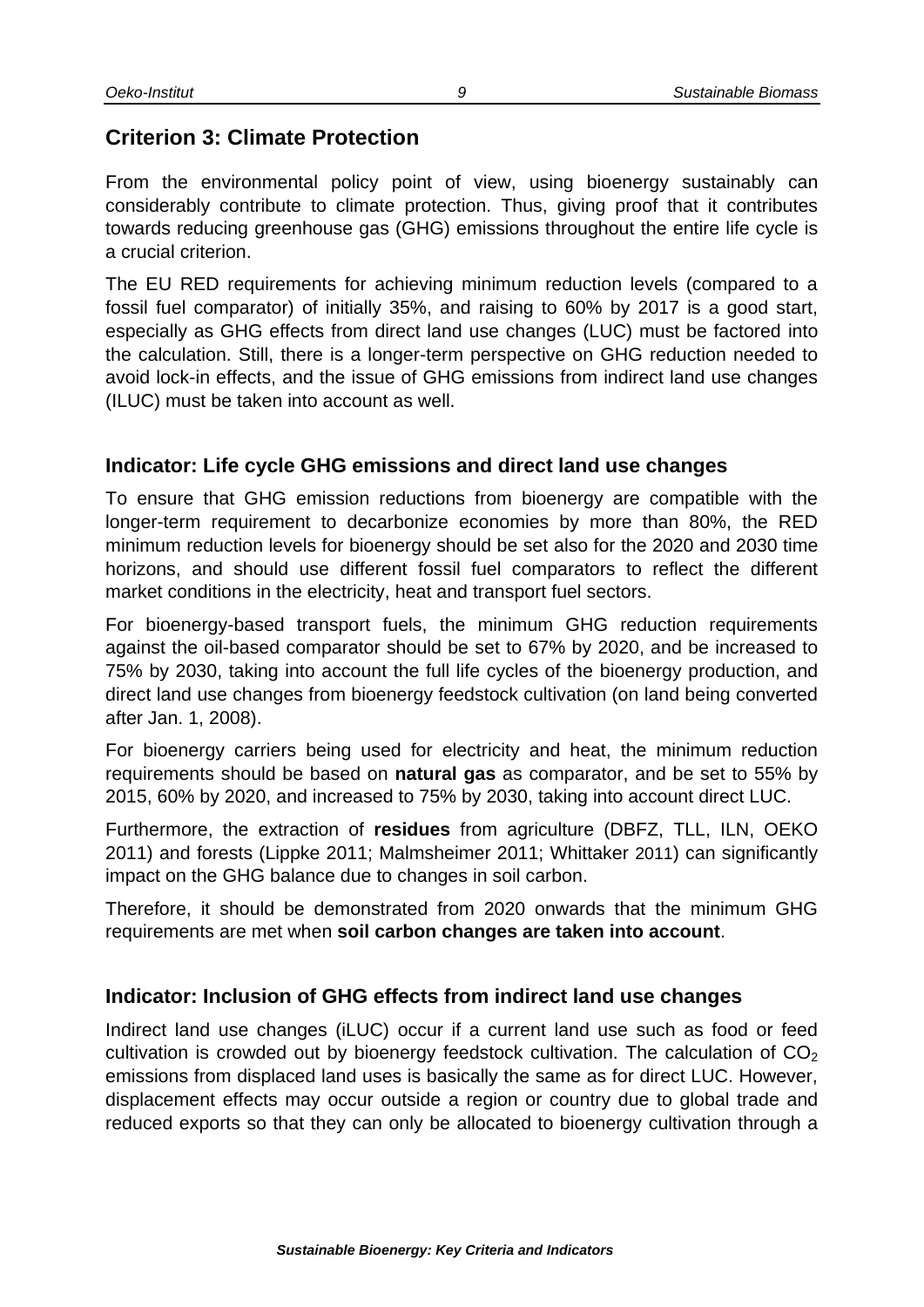**model exercise**. Consequently, calculating CO<sub>2</sub> implications of iLUC is highly controversial both in scientific and political discussions19.

Still, in order to consistently assure net GHG emission reductions from bioenergy development in the longer-term, it is recommended to include a quantitative expression of  $CO<sub>2</sub>$  emissions from ILUC in the calculation of the GHG balances of bioenergy systems, i.e. the minimum GHG reduction requirement presented in Section [3.1](#page-12-1) should be achieved taken into account an ILUC factor which **develops over time**:

For an initial phase of 2015-2020, the ILUC factor should be in the order of 3.5 t CO<sub>2</sub>/ha/year (according to OEKO 2011), and be applied for any bioenergy feedstock cultivation established on previously used agricultural land (including grassland and pasture land). Similar to the direct LUC effects, the cut-off date Jan 1, 2008 should be used, i.e. bioenergy feedstock cultivation on land being already used for this purpose before that date should be considered as ILUC-free.

In addition to grandfathering land cultivated before 2008, a zero ILUC factor should be applied for bioenergy cultivation on land **not** in competition (e.g. unused, abandoned, or degraded areas) and not in conflict with biodiversity protection.<sup>20</sup>

For the time after 2020, a revised ILUC factor should be determined by 2018 which reflects any progress regarding international policies to contain or reduce LUC effects in agriculture and forestry, especially progress on LUC accounting under the UNFCCC, and effectiveness of the REDD scheme currently being introduced in the follow-up to the Cancun Conference.

The practical implementation of REDD and the future inclusion of all emissions resulting from LUC in a global regime or a corresponding, cross-sectoral certification system will reduce GHG emissions from ILUC. Once full implementation is achieved, the ILUC factor can be reduced to zero.

<sup>&</sup>lt;sup>19</sup> It is beyond this working paper to fully reflect the ILUC discussion. Interested parties are referred to recent studies, especially and CI/LEI (2011), Ecofys (2010), JRC-IE (2010); JRC-IPTS (2010), ICONE (2011), IEA Bio (2010), IFPRI (2010), OEKO (2011), and to the EC report on ILUC (EC 2010b) as well as to summarizing articles (Börjesson, Tufvesson 2011; Fritsche, Sims, Monti 2010). It should be further noted that during 2012, ILUC will be subject to continuing discussions in the EU, the US and the GBEP.

 $20$  for details see Wicke (2011) and results of international workshops on biodiversity mapping and degraded land: [http://www.bioenergywiki.net/index.php/Joint\\_International\\_Workshop\\_on\\_High\\_Nature\\_Value\\_Criteria\\_and\\_P](http://www.bioenergywiki.net/index.php/Joint_International_Workshop_on_High_Nature_Value_Criteria_and_Potential_for_Sustainable_Use_of_Degraded_Lands#Workshop_Outcome) otential for Sustainable Use of Degraded Lands#Workshop Outcome and [http://www.bioenergywiki.net/index.php/2nd\\_Joint\\_International\\_Workshop\\_Mapping](http://www.bioenergywiki.net/index.php/2nd_Joint_International_Workshop_Mapping)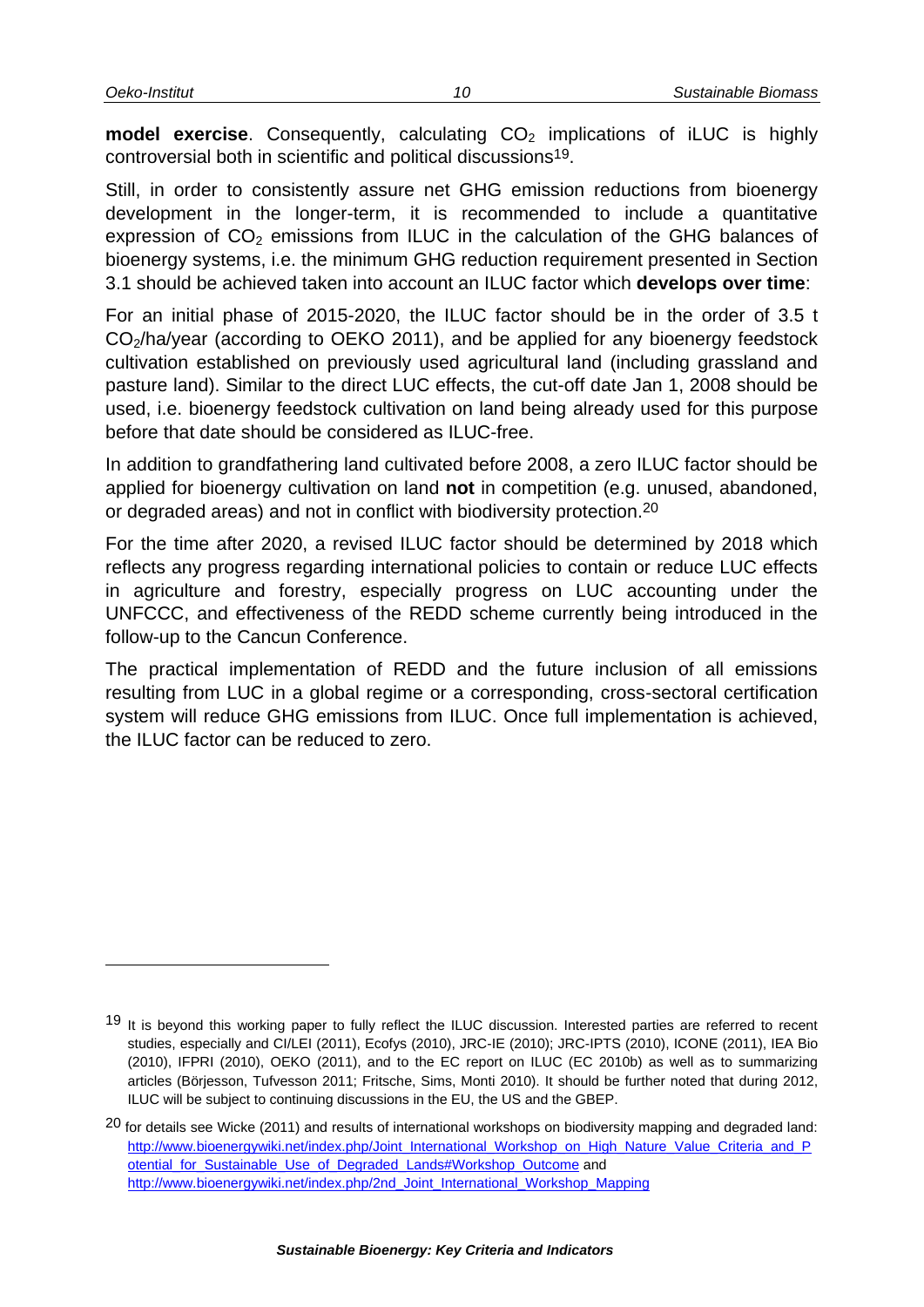### <span id="page-14-0"></span>**Criterion 4: Soil Quality**

Soils are the literal fundament of cultivating both bioenergy feedstocks, and biomass for food, feed and fiber. Thus, ensuring and sustaining soil quality is fundamental for the future productive use of land as well as for biologically sequestering carbon, and for hydrological functions such as buffering and filtering.

#### <span id="page-14-1"></span>**Indicator: Avoid Erosion**

The establishing of bioenergy crops and their cultivation can, similar to other agricultural production, directly lead to loss of topsoil, and can indirectly increase erosion by soil compaction. There are bioenergy feedstock cultivation systems and practices which avoid erosion, though, and their application should become mandatory not later than by 2020. For this, a list of cultivation systems and practices must be developed which are acknowledged as "zero erosion".

#### <span id="page-14-2"></span>**Indicator: Soil Organic Carbon**

To assure that the cultivation systems and practices maintain or improve soil quality, the soil organic carbon content of land being used for bioenergy feedstock cultivation or for extracting surplus biomass growth (e.g. grass cuttings from permanent grassland) must be at least maintained. This requirement should become effective for all bioenergy systems by 2015.

#### <span id="page-14-3"></span>**Indicator: Nutrient Balance of Forested Soils**

For the extraction of forest residues, the discussion on limitations and thresholds to protect forest soils with regard to nutrient balances is ongoing<sup>21</sup>. Thus, no "final" indicator can be derived yet, but need to specified by 2020.

As nutrient balances are location-dependent, the indicator needs to be spatially explicit. It is recommended to develop traffic-light soil maps which identify "go" areas (those insensitive to nutrient depletion), "warning" areas where nutrient balance needs consideration (e.g. with regard to amelioration, biomass ash recycling etc.), and "nogo" areas which would undergo nutrient depletion if forest residues would be extracted beyond the balancing level.

As a **target for 2020**, a generic traffic light system for soil maps should be established and be implemented as an indicator.

l

<sup>21</sup> See<http://www.iinas.org/Work/Projects/REDEX/redex.html>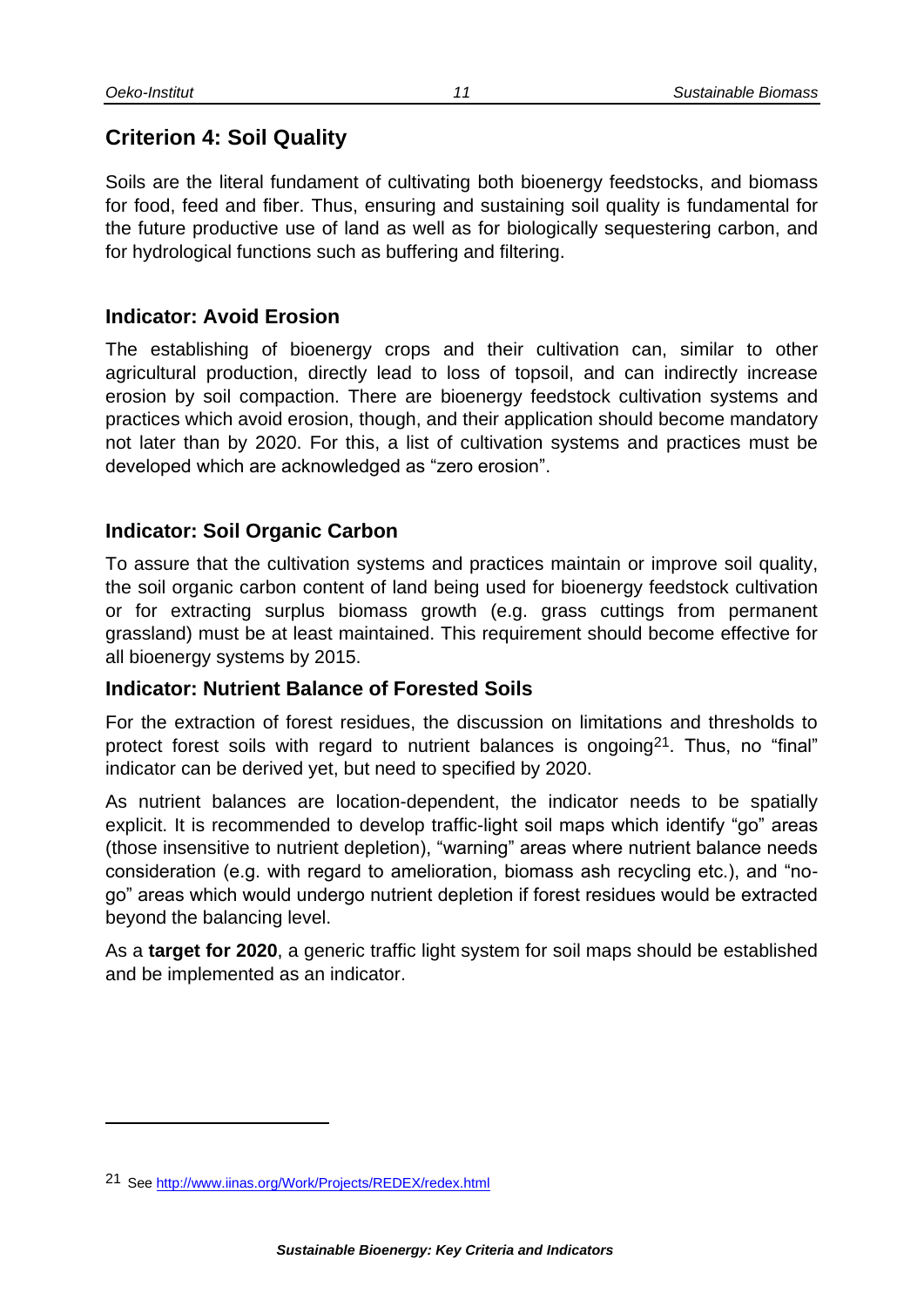### <span id="page-15-0"></span>**Criterion 5: Water Use and Quality**

Cultivating biomass with high productivity and conversion facilities for bioenergy carriers both need water. Furthermore, pollutant emissions to water bodies and negative environmental consequences of (inappropriate) irrigation could occur.

#### <span id="page-15-1"></span>**Indicator: Water Availability and Use Efficiency**

Water for irrigation of bioenergy feedstock cultivation and for process water used in bioenergy conversion facilities must, together with existing agricultural, industrial and human (residential) water uses, not exceed the average replenishment from natural flow in a watershed, expressed in total actual renewable water resources (TARWR). The water use efficiency of existing and new uses can be increased to compensate for additional water requirements of bioenergy feedstock cultivation or conversion, though.

Furthermore, the establishment of new bioenergy cropping systems and bioenergy conversion facilities must be placed outside of areas with severe water stress.

For both water indicators, GIS-based mapping is needed with adequate spatial resolution, and the seasonal variations of water flows must be considered.

Thus, these indicators need significant data development before being subject to use in operational requirements for bioenergy so that the water requirements should be introduced by 2020.

#### <span id="page-15-2"></span>**Indicator: Water Quality**

The monitoring and limiting of pollutant loadings to waterways and water bodies attributable to bioenergy feedstock cultivation and effluents from bioenergy processing should be required for all bioenergy by 2015. The metrics of this indicator should cover annual nitrate, phosphorous and pesticide loadings, and the biochemical oxygen demand of effluents. Due to the large regional variation of pollutant loadings, no general thresholds can be suggested.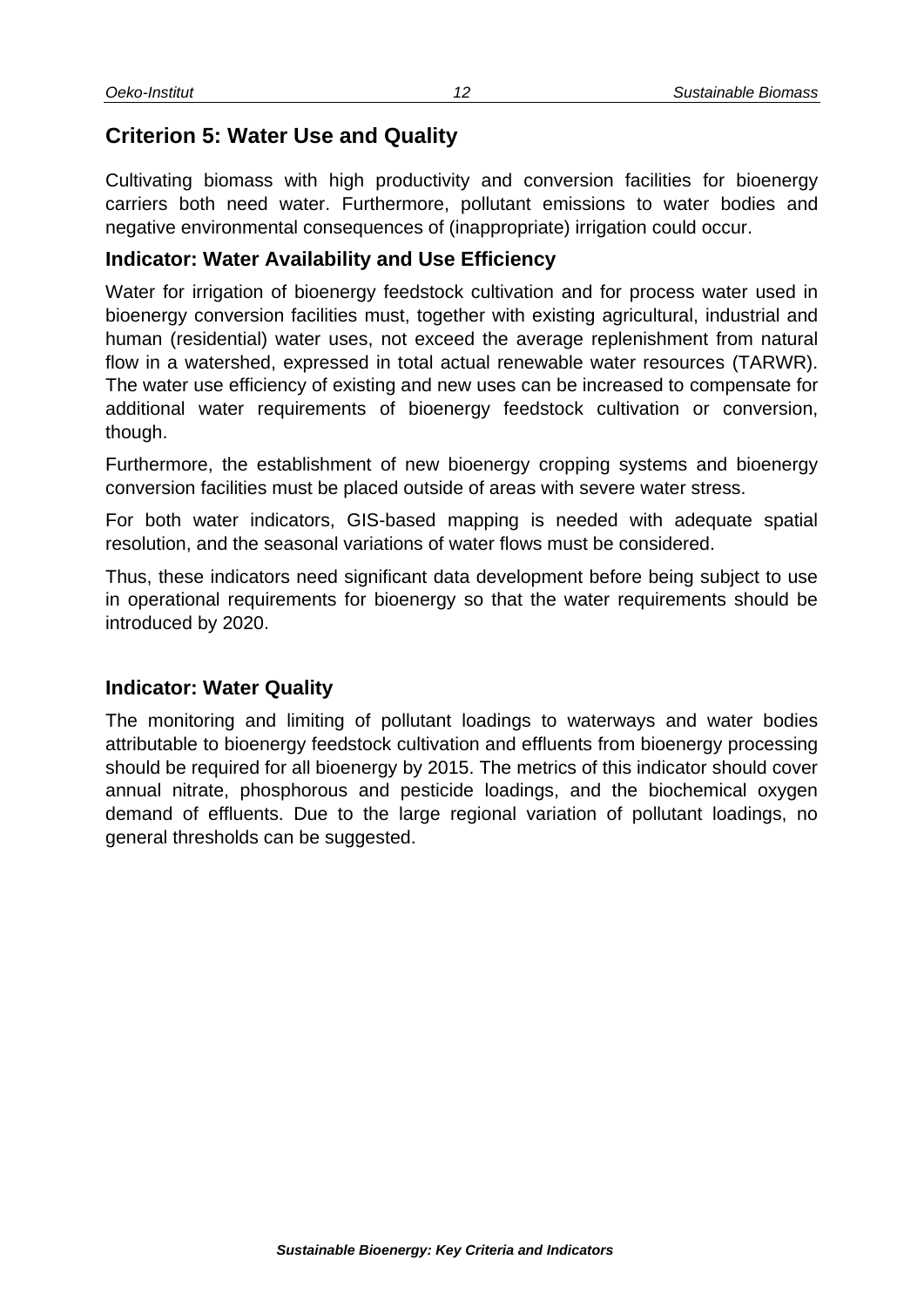### <span id="page-16-0"></span>**Criterion 6: Limit Airborne Emissions**

Airborne life-cycle emissions of non-GHG pollutants<sup>22</sup> from bioenergy should be limited to a maximum of those of competing fossil energy.

For the EU and OECD countries in general, emissions from modern gas-fired systems (electricity, heating, transport) should be the benchmark.

In developing countries, the generic benchmark should be oil-based, and in developing countries and emerging economies with a share of more than 50 percent of coal in the energy matrix for heat and electricity, the benchmark should be coal.

#### <span id="page-16-1"></span>**Indicator: Emissions of SO<sup>2</sup> equivalents**

Economic operators must demonstrate that the life cycle emissions of SO<sub>2</sub>, NO<sub>x</sub>, NH<sub>3</sub> and HCI/HF from bioenergy provision, expressed in  $SO<sub>2</sub>$  equivalents and calculated in accordance to the life cycle emission methodology for GHG, are lower than the respective benchmark. If parts of the bioenergy life cycle emissions occur in non-EU or non OECD countries, this share is to be compared to the respective benchmarks of the non-OECD countries.

The EC JRC will develop default data for  $SO<sub>2</sub>$  equivalent emissions from key bioenergy life cycles, and the respective benchmarks.

#### <span id="page-16-2"></span>**Indicator: Emissions of PM**<sub>10</sub>

l

The methodology to quantify and limit emissions of particulates in the micro scale should be the same than for  $SO<sub>2</sub>$  equivalents.

<sup>&</sup>lt;sup>22</sup> The GBEP Sustainability Task Force proposes to also include air toxics (e.g. heavy metals, volatile organic compounds) in this indicator. Due to restrictions of available data and severe data uncertainties and variability, we refrain from doing so here.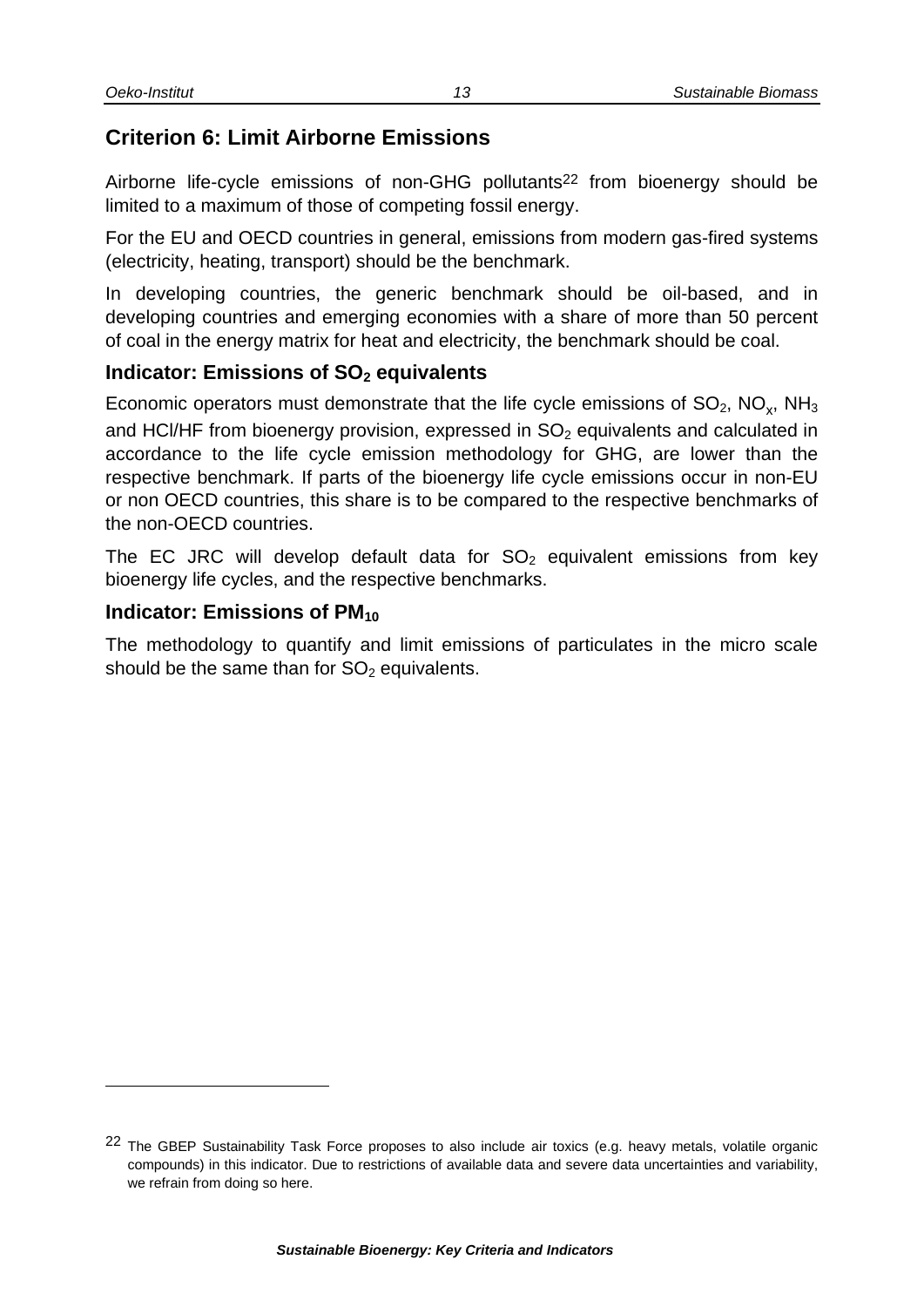# <span id="page-17-0"></span>**Criterion 7: Food Security**

Food security is a key element of social sustainability, and is defined by FAO as follows: "Food security exists when all people, at all times, have physical and economic access to sufficient, safe and nutritious food that meets their dietary needs and food preferences for an active and healthy life".23

Land used to cultivate biomass feedstocks for bioenergy in general, and for biofuels in particular, is a limited resource that may already be in use, so that increased competition for this land might affect food security both directly in crowding out food and feed production, and indirectly through food and feed price feedbacks.

It must be ensured that bioenergy feedstock production does not directly worsen food security in the country or region where the bioenergy feedstock cultivation occurs.

High levels of price variability (i.e. volatility) tend to have negative impacts on food security, especially in net-food-importing countries and for net-food-purchasing (and in general vulnerable) households. The prices of main staple crops determine together with the income levels the ability of households to ensure food security in terms of affordability.

#### <span id="page-17-1"></span>**Indicator: Price and supply of national food basket**

The indicator aims to measure the impact of bioenergy use and domestic production on the price and supply of a food basket in the context of all relevant factors. The food basket is defined on a regional and/or national level and includes staple crops, i.e. the crops that constitute the dominant part of the diet and supply a major proportion of the energy and nutrient needs of the individuals in a given country. In addition, the indicator aims to assess the impact of changes in the prices of the food basket components on the national, regional and household welfare levels.

This indicator is strongly inter-related with numerous issues of sustainability including land use, infrastructure and income.

The measurement of this indicator consists of five steps, plus additional methodologies for the assessment of the welfare impacts at national and household levels (GBEP 2011):

- **1.** Determination of the relevant food basket(s) and of its components;
- **2.** "Initial indication" of changes in the price and/or supply of the food basket(s) and/or of its components in the context of bioenergy developments;
- **3.** "Causal descriptive assessment" of the role of bioenergy (in the context of other factors) in the observed price increases and/or supply decreases; and
- **4.** Computable general equilibrium (CGE) or Partial equilibrium (PE) modeling of the impacts of bioenergy production and/or use (in the context of other factors) on the price and supply of the food basket(s) and its components.

l

<sup>23</sup> World Food Summit, Rome 1996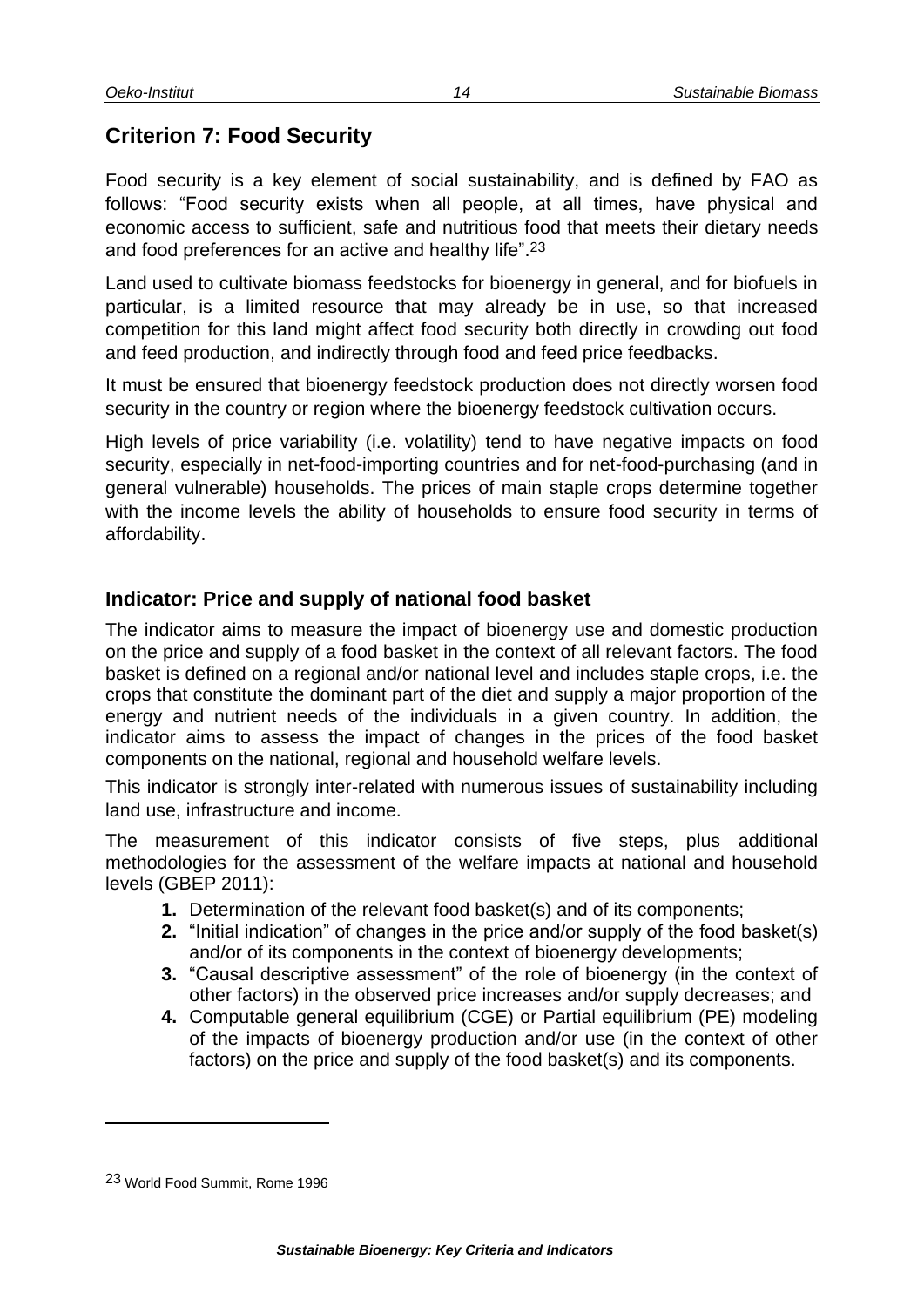The following data will be required to determine the indicator:

- Calorie contribution by crop;
- **Production of main staple crops (both nationally and regionally/locally);**
- Changes in stocks of main staple crops;
- **Exports and imports of main staple crops;**
- **Energy costs and their impact on agricultural production and distribution costs;**
- **IMPACTE OF WEATHER ON CROP PRODUCTION:**
- Price inflation;
- Change in demand for foodstuffs;
- **Shares of main staple crops used for food, feed, fibre and fuel;**
- Prices of main staple crops;
- Household income and expenditure by crop; and
- Data required for the Causal Descriptive Assessment (see annexed table).

These data, collected at the national or regional level can be sourced from national or international statistical accounts. If necessary, these data can be gathered through interviews and surveys.

It should be further considered to test the new approach developed by FAO BECSI which translates the GBEP food security indicators to the economic operator level (FAO 2012b).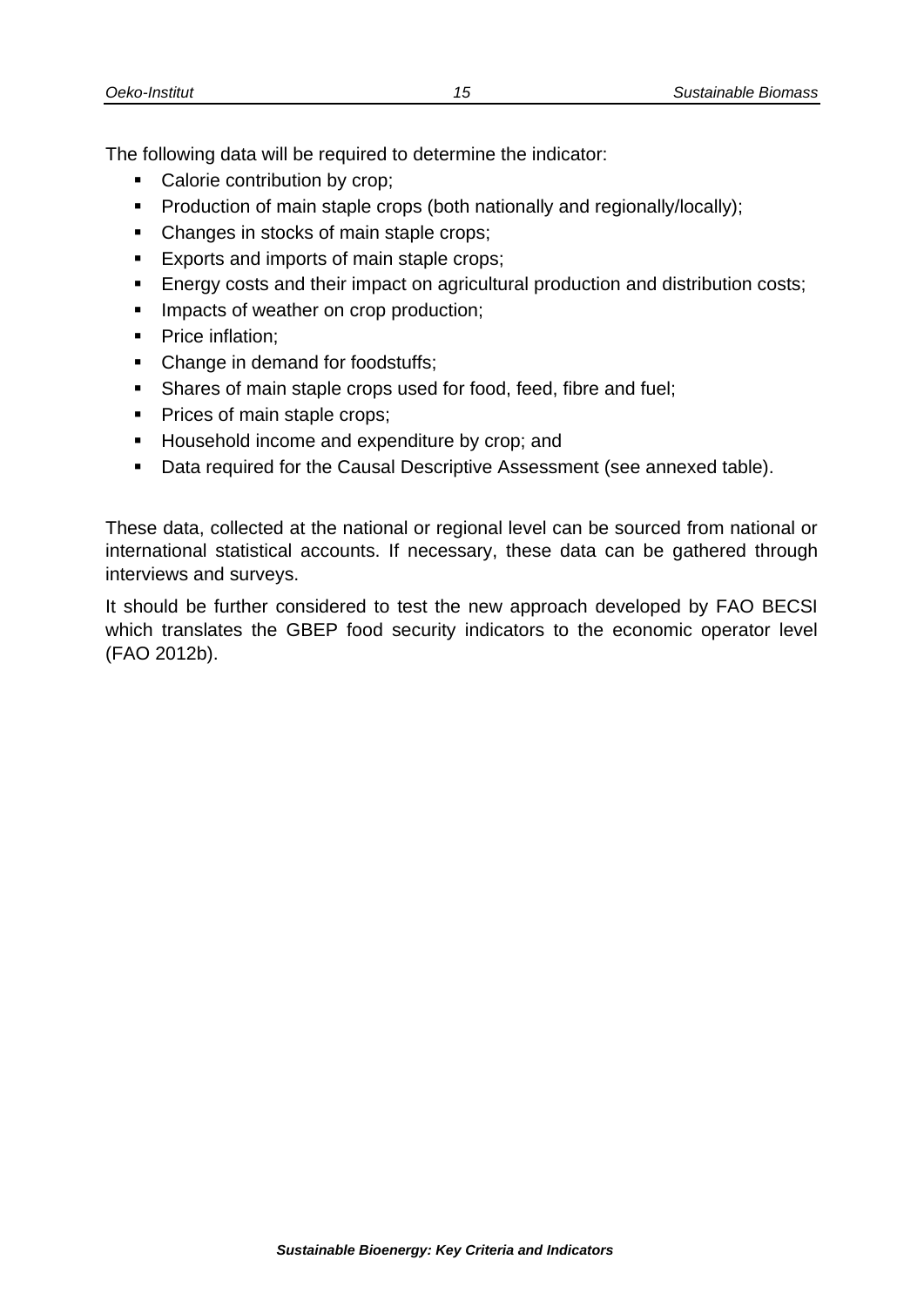# <span id="page-19-0"></span>**Criterion 8: Social Use of Land**

Land use is not only a key issue for biodiversity and climate protection, but also has direct implications in the social realm.

As bioenergy development could be socially beneficial from a development point of view, possible negative impacts associated with land use should be minimized in the near-term and avoided in the longer-term.

The social use of land is primarily related to the theme of access to land, water and other natural resources. Land access is a consequence of land tenure. From a social sustainability perspective, this might be one of the major concerns associated with bioenergy development in some areas.

The social sustainability of bioenergy development is directly related to changes in land tenure and access. In many developing countries no land market has been established. The local poor population grow agro-products (food and feed mainly) even without having any kind of legal title or security of the land used. Similarly, common permanent meadows and pasture lands are essential to communities' livelihoods that depend on breeding livestock and consuming livestock sub-products. When arable lands and lands under permanent crop, permanent meadows and pastures and forest areas are given in concession or leased to private bioenergy investors, the local poor population might lose their capabilities to ensure their life subsistence.

#### <span id="page-19-1"></span>**Indicator: Allocation and tenure of land**

This indicator aims to measure the percentage of land – total and by the land-use types which has been leased by the state or a domestic authority and/or sold through one-to-one negotiations to individual or corporate investors for new bioenergy production. Therefore, these investors will want to secure their new lands and will intend to receive some kind of formal contract or titles from the government. This indicator would serve as a proxy to assess how new bioenergy production and use influence land tenure as well as local communities livelihood conditions and land customary rights. Measuring changes in land tenure might help to assess how bioenergy activities might influence the social sustainability of local populations in developing countries.

The indicator aims at measuring two aspects:

- degree of legitimacy of the process related to the transfer (i.e. change in use or property rights) of land for new bioenergy production. This legitimacy can stem from either a legal process or a socially recognized domestic authority, including customary ones.
- extent to which due process is followed in the determination of the new title. Following due process with regard to land transfers means that all procedural requirements are followed, including the assessment and recognition of the rights of current owners and users under the national legal framework and customary practices; and compensation measures according to the assessment results.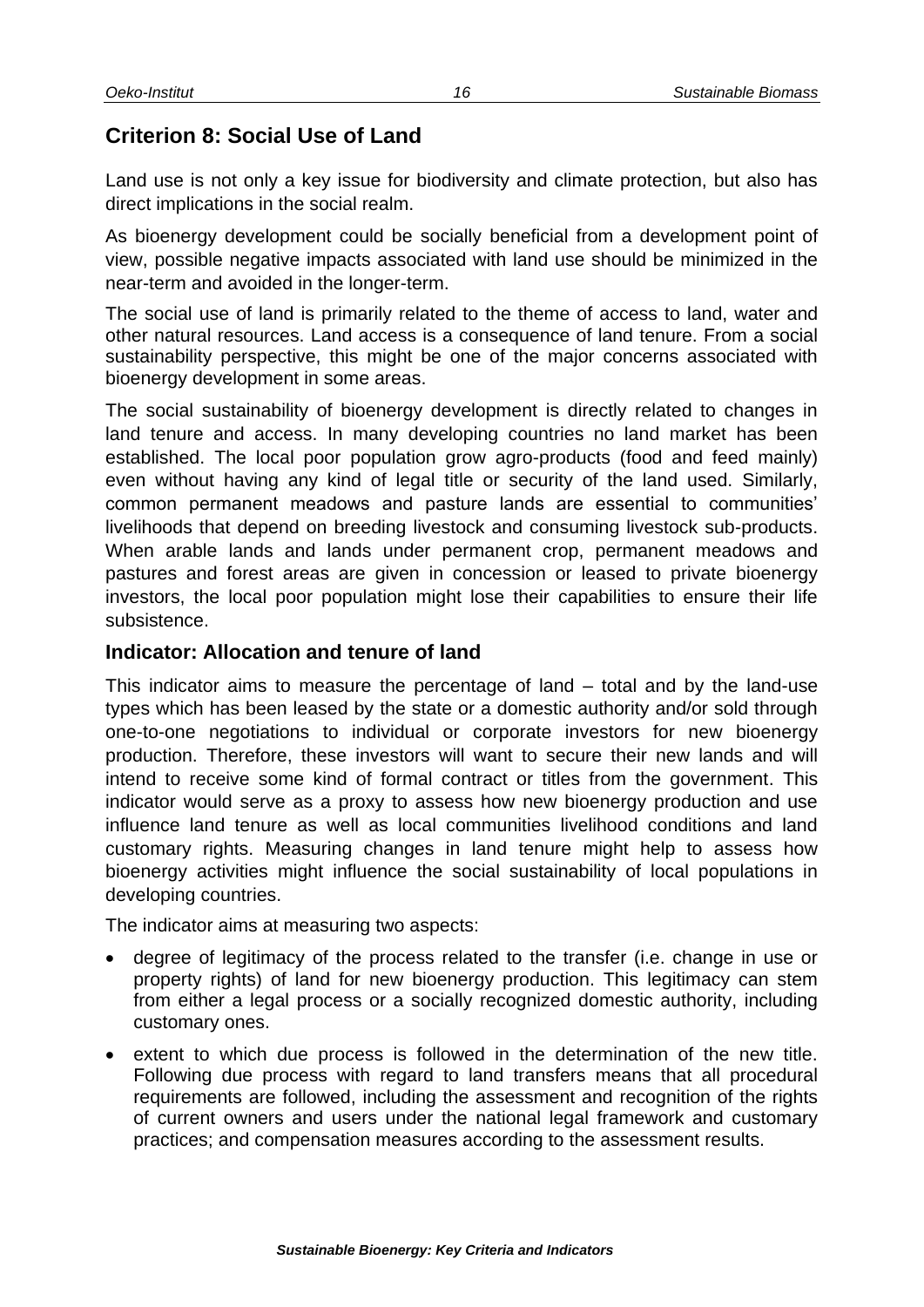The indicator should take into consideration the national-level elements such as the policy and legal framework, and national practice related to informal authorities and processes. Regarding the latter, in addition local-level information might help the elaboration of the indicator value by providing examples and empirical information that prove or disprove an impact of bioenergy on social sustainability and land tenure. Information regarding protected areas or forest concessions might not be available or already collected by the government. In this case, NGO/research organizations could develop studies at the very local level.

The indicator will be based on the following data collection:

- Land area (ha and percentage of total country land area) used as common or open access land by local population, and land privately owned by local population, then given in concession to new bioenergy investments in bioenergy production areas (BEPA). Special relevance should be given to the overlap of BEPA and community forests and indigenous or poor communities as these are likely to be most dependent on forest resources.
- Titles, contracts and any other formal registration of land tenure held by bioenergy investors and companies that have been registered in a national or local registry/cadastre
- Existence of community/local population rights to lands, amount (ha and %) of lands legally recognized as community/common lands
- Information about qualitative aspects of the issuing of new bioenergy concessions, in particular whether (FAO, 2002):
	- a) land rights are granted by constitutions, statutes and official tribunals;
	- b) land rights are granted by other laws customary, informal, secondary, tertiary;
	- c) there is security of the aforementioned rights in terms of enforcement and application;
	- d) there are land-related or subsidiary rights that women are free to exercise without specific mention in formal or informal laws;
	- e) there is effective access to fair adjudication, including the court system or other dispute resolution processes;
	- f) the public land allocation procedure has followed due process
	- g) land rental and sales contracts including contracts for temporary use agreements are accessible to all;
	- h) periodic monitoring is carried out to assess the impacts of bioenergy on changes in access to and use of natural resources by local communities;
- If the land used by investors is recognized as community/common land it is important to gather information regarding mechanisms of participation or consultation carried out by the investors with the local community. If the land is recognized as land with secure rights by national legislation, it is important to gather the evidence of the negotiation agreement for any contingent compensation between the investor and the land owner.

These data can be gathered at the national level through national/international accounts if available, or through interviews and surveys at the household, villages or local government units (districts or regions) level, since these resources tend to stretch beyond administrative boundaries.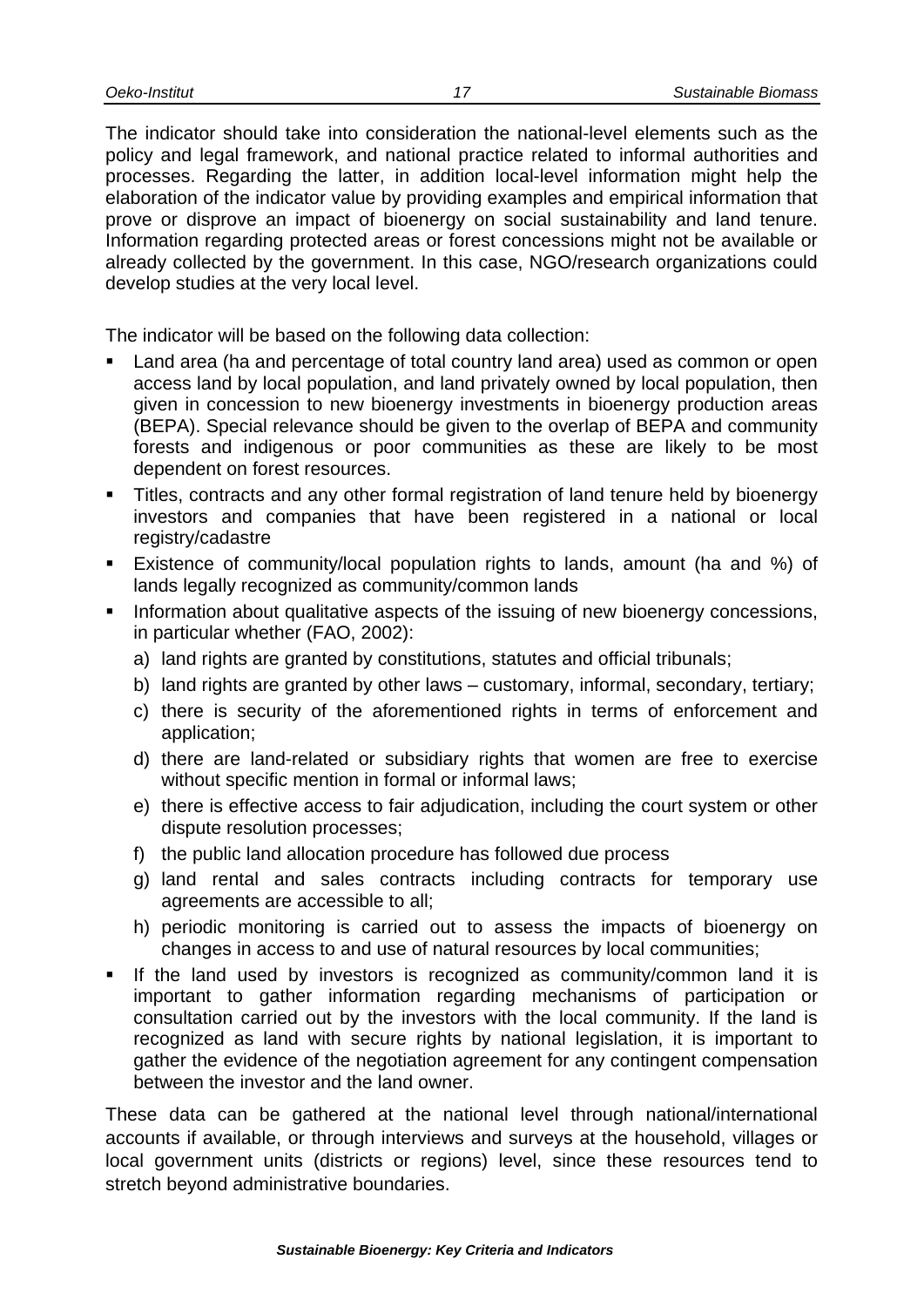# <span id="page-21-0"></span>**Criterion 9: Healthy Livelihoods and Labor Conditions**

Human health and labour conditions are closely related, as workers occupied in crop cultivation and harvesting procedures can be exposed to human health risks from pesticides, emissions from burning fields, and occupational risks from e.g. accidents.

Therefore, the key labor standards and principles of the ILO Declaration on Fundamental Principles and Rights of Work must be met which – in addition to meeting the criteria 2-7 – will massively reduce possible negative impacts on the overall livelihoods of people living in bioenergy feedstock cultivation areas.

#### <span id="page-21-1"></span>**Indicator: Adherence to ILO Principles for Labor Rights**

Biofuel production includes employment opportunities, but labor conditions are key, especially with regard to wages, child labor, and safety. Jobs in the bioenergy sector should adhere to nationally recognized labor standards consistent with the ILO Declaration on Fundamental Principles and Rights at Work. This includes the following ILO standards:

- freedom of association and collective bargaining<sup>24</sup>
- elimination of forced and compulsory labor<sup>25</sup>
- elimination of discrimination in respect of employment and occupation<sup>26</sup>
- abolition of child labor<sup>27</sup>, health and safety<sup>28</sup> and
- working conditions and wages<sup>29</sup>-

l

<sup>24</sup> ILO Convention 87, 98, 135

<sup>25</sup> ILO Convention 29

<sup>26</sup> ILO Convention 100, 111, 169

<sup>27</sup> ILO Convention 138, 146, 182

<sup>28</sup> ILO Convention 155, 164, 183

<sup>29</sup> ILO Convention 1, 116, 131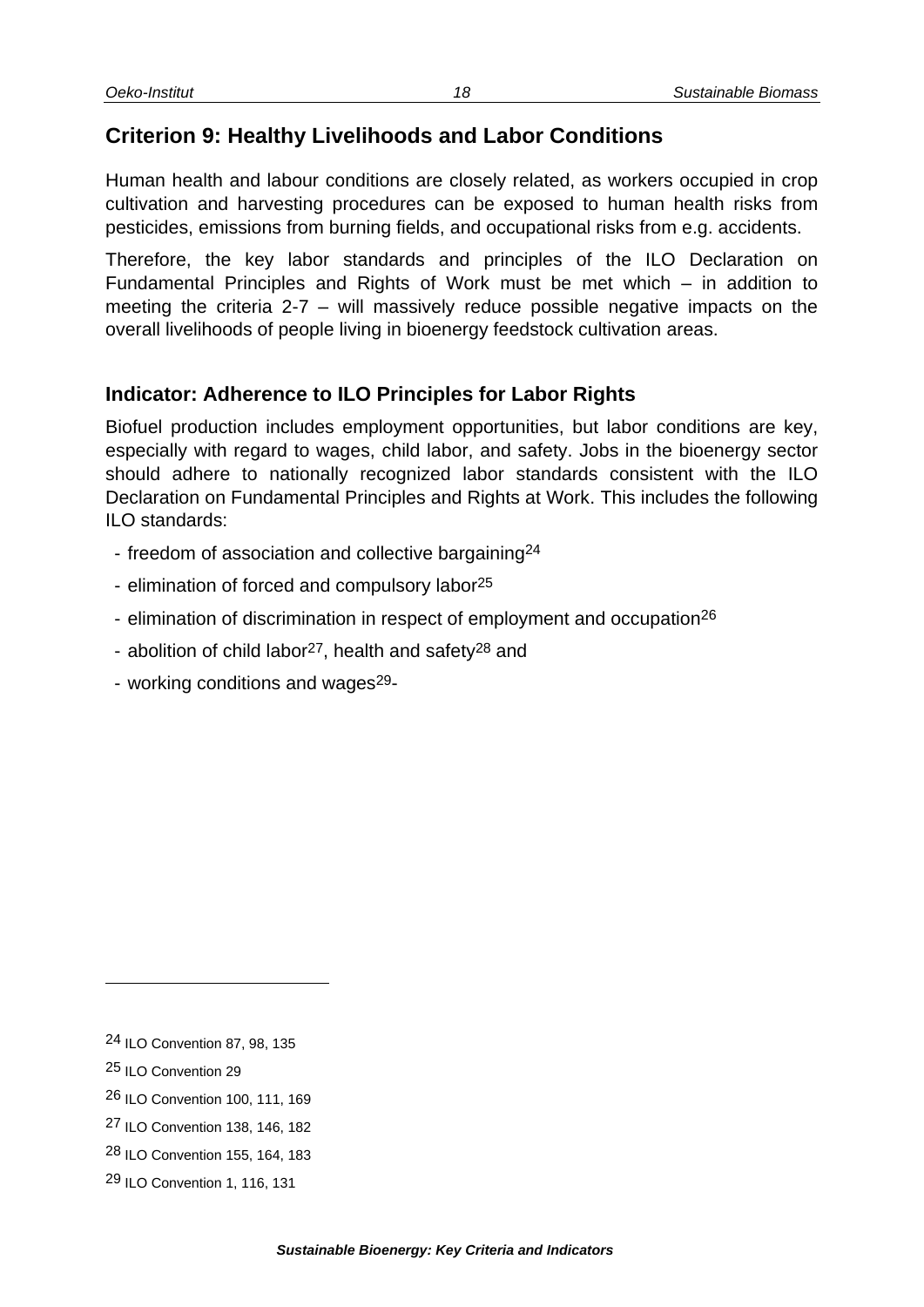## <span id="page-22-0"></span>**Outlook: Sustainable Criteria and Indicators for All Biomass**

Sustainability criteria and indicators for bioenergy can **basically** be transferred to **all** biomass. However, three problems would have to be addressed in such an endeavor:

- So far, no reference system has been defined for GHG reduction from biomaterials and for food, feed or fiber provision.30
- Biomaterials feature a greater variety of co-products than bioenergy so that the appropriate allocation needs further discussion. Multiple material use (cascading, down- and recycling) has also to be considered in that regard.
- For biomaterials, genetic engineering may play an important role, with correspondding risks from releasing GMOs31.This also applies to **algae** which are currently being used as raw materials, but might be used for energy production in the future.

Due to the increased **links** between biomass markets (agriculture, energy, forestry), **consistent** – although not necessarily identical – sustainability requirements are needed in order to avoid shifts and "transfers" between markets.32

The issue of iLUC has become an issue of global concern for all biomass uses, so that an accounting approach is needed at the global level for all biomass and land-using products (WBGU 2009), as well as for integrating food and fuel demands (von Braun 2010).

Sustainable biomass potentials are likely to be sufficient to allow biomass to continue playing a significant role in future global energy supply even if stringent sustainability requirements are to be met and demands for bio-based products continue to grow.

<sup>30</sup> However, a conversion of the energy-related requirements to material-related reference variables is basically possible using the calorific value of fossil fuels.

<sup>31</sup> This mainly refers to improvements of the **structural properties** of plants supplying renewable raw materials through genetic modification (e.g. higher oil content of soybeans, starch-optimized potatoes, wood poor in lignin, etc.). In the field of bioenergy carriers, GMO are not entirely ruled out, either (e.g., rapeseed). However, GMOs have not played a major role in this field so far because, for the time being, higher yields (e.g. "biogas maize") and tolerances (e.g. to salt), can be achieved by conventional cultivation methods.

<sup>32</sup> The consistent application of the GHG life cycle assessment to all biomass types would especially solve the problem of "indirect" effects of growth in one sector on related submarkets, and thus the issue of GHG emissions from indirect LUC.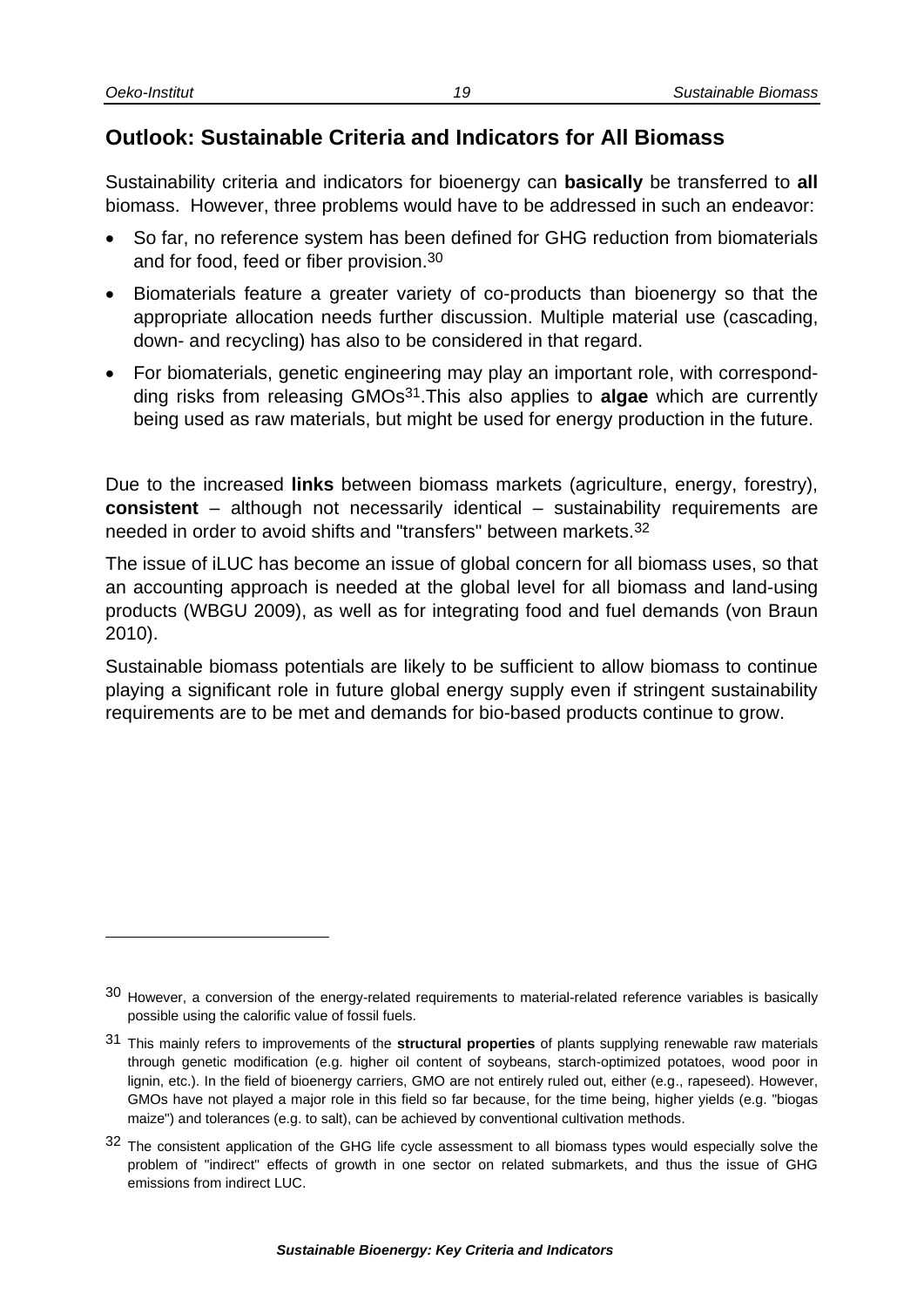#### <span id="page-23-0"></span>**References**

- Best G et al. 2008: A sustainable biofuels consensus: outcome of a meeting hosted by the Rockefeller Foundation Bellagio Conference Center, Lago di Como [http://www.globalbioenergy.org/uploads/media/0803\\_SBC\\_Bellagio.pdf](http://www.globalbioenergy.org/uploads/media/0803_SBC_Bellagio.pdf)
- Börjesson P, Tufvesson L 2011: Agricultural crop-based biofuels resource efficiency and environmental performance including direct land use changes; in: Journal of Cleaner Production vol. 19 pp. 108-120
- Bottcher H et al. 2012: Setting priorities for land management to mitigate climate change; in: Carbon Balance and Management 2012, 7:5
- Bringezu S, O'Brien M, Schütz H 2012: Beyond biofuels: Assessing global land use for domestic consumption of biomass - A conceptual and empirical contribution to sustainable management of global resources; in: Land Use Policy vol. 29 pp. 224– 232
- Carus M et al. 2011: Level Playing Field for Bio-based Chemistry and Materials; Policy paper on Bio-based Economy in the EU; nova-Institut; Cologne <http://www.nova-institut.de/download/Policy-paper>
- CBD (Convention on Biological Diversity) 2010: Biofuels and Biodiversity Decisions X/37 of COP10 at Nagoya, Japan, 18-29 October 2010 <http://www.cbd.int/doc/decisions/cop-10/cop-10-dec-38-en.pdf>
- CCC (Committee on Climate Change) 2011: Bioenergy review; London [http://downloads.theccc.org.uk.s3.amazonaws.com/Bioenergy/1463%20CCC\\_B](http://downloads.theccc.org.uk.s3.amazonaws.com/Bioenergy/1463%20CCC_Bioenergy%20review_bookmarked_1.pdf) [ioenergy%20review\\_bookmarked\\_1.pdf](http://downloads.theccc.org.uk.s3.amazonaws.com/Bioenergy/1463%20CCC_Bioenergy%20review_bookmarked_1.pdf)
- CE (CE Delft)/OEKO (Oeko-Institut Institute for applied ecology) 2010: BUBE: Better Use of Biomass for Energy; Background Report to the Position Paper of IEA RETD and IEA Bioenergy; Kampman B, Fritsche U et al.; in collaboration with Clingendael International Energy Programme (CIEP) and Aidenvironment; commissioned by IEA RETD and IEA Bioenergy; Delft/Darmstadt <http://www.ieabioenergy.com/LibItem.aspx?id=6476>
- CI (Copernicus Institute)/LEI 2011: The current status and future of iLUC in the scientific world - From quantification to prevention; Faaij Andre, van Meijl Hans , Broens Douwe-Frits; Utrecht/Wageningen [http://www.lei.wur.nl/NR/rdonlyres/6DE372AD-DF85-4213-9E41-](http://www.lei.wur.nl/NR/rdonlyres/6DE372AD-DF85-4213-9E41-F910AE2DDFC7/131349/iLUCindewetenschap.pdf) [F910AE2DDFC7/131349/iLUCindewetenschap.pdf](http://www.lei.wur.nl/NR/rdonlyres/6DE372AD-DF85-4213-9E41-F910AE2DDFC7/131349/iLUCindewetenschap.pdf)
- CIFOR (Center for International Forestry Research) 2010: The local social and environmental impacts of biofuel feedstock expansion: a synthesis of case studies from Asia, Africa and Latin America; German L et al.; Bogor [http://www.cifor.cgiar.org/publications/pdf\\_files/infobrief/InfoBrief34\\_en\\_web.pdf](http://www.cifor.cgiar.org/publications/pdf_files/infobrief/InfoBrief34_en_web.pdf)
- CoR (Commitee of the Regions) 2011: Opinion of the Committee of the Regions on Biomass Sustainability; 88th plenary session 27 and 28 January 2011; ENVE-V-007; Brussels
- Curran M, Howes S 2011: Soil disturbance concerns regarding the use of forest biomass as a source of energy: Examples from Pacific Northwestern North America; in: Biomass and Bioenergy vol. 35 no. 11, pp. 4547-4556
- EC (European Commission) 2009: Directive 2009/28/EC of the European Parliament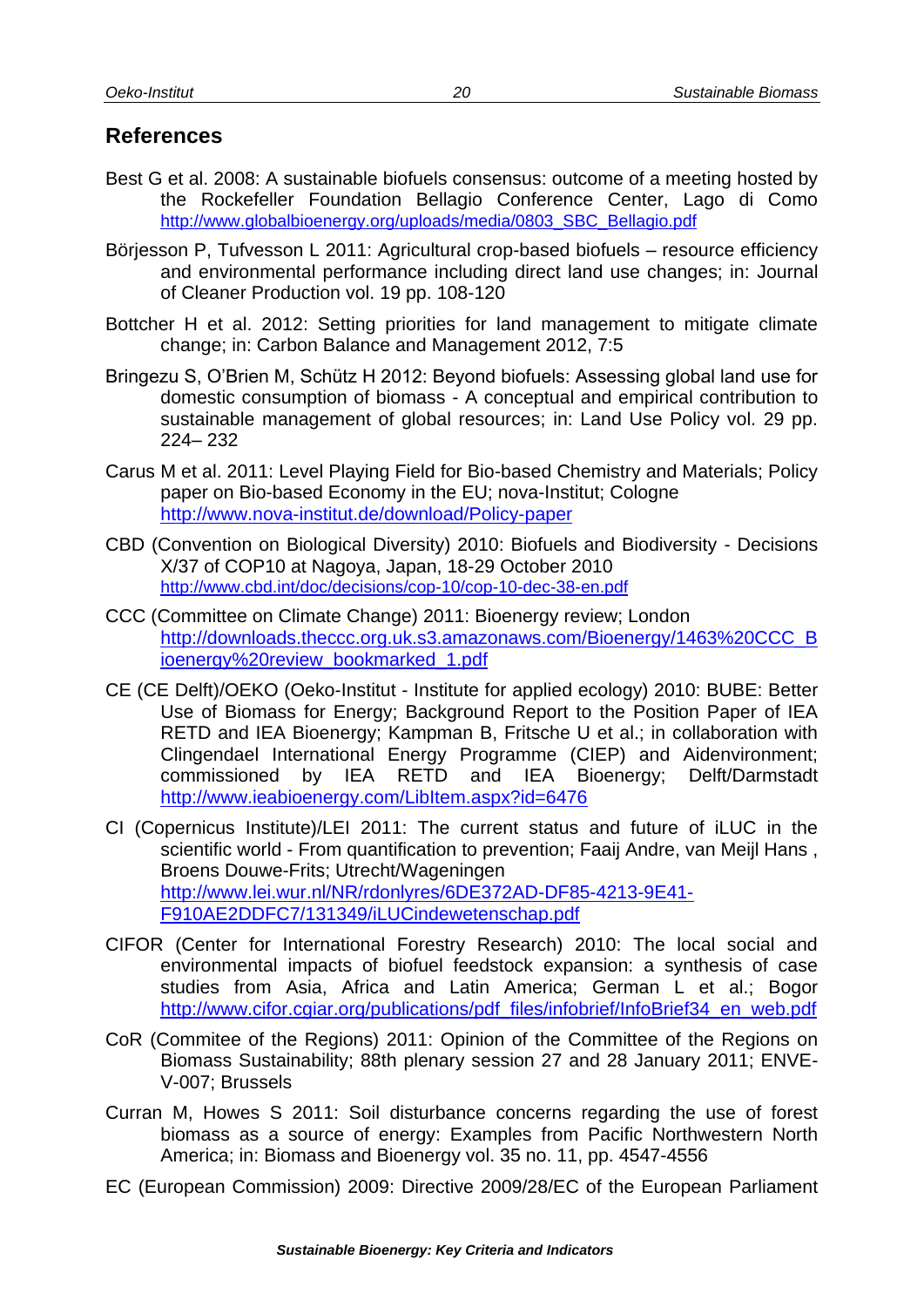and of the Council of 23 April 2009 on the promotion of the use of energy from renewable sources and amending and subsequently repealing Directives 2001/77/EC and 2003/30/EC; OJ June 5, 2009 L 140 pp. 16-62 [http://eur-](http://eur-lex.europa.eu/LexUriServ/LexUriServ.do?uri=OJ:L:2009:140:0016:0062:EN:PDF)

[lex.europa.eu/LexUriServ/LexUriServ.do?uri=OJ:L:2009:140:0016:0062:EN:PDF](http://eur-lex.europa.eu/LexUriServ/LexUriServ.do?uri=OJ:L:2009:140:0016:0062:EN:PDF)

- EC (European Commission) 2010a: Report from the Commission to the Council and the European Parliament on sustainability requirements for the use of solid and gaseous biomass sources in electricity, heating and cooling; SEC(2010) 65/SEC(2010) 66; Brussels [http://ec.europa.eu/energy/renewables/transparency\\_platform/doc/2010\\_report/com\\_2](http://ec.europa.eu/energy/renewables/transparency_platform/doc/2010_report/com_2010_0011_3_report.pdf) [010\\_0011\\_3\\_report.pdf](http://ec.europa.eu/energy/renewables/transparency_platform/doc/2010_report/com_2010_0011_3_report.pdf)
- EC (European Commission) 2010b: Report from the Commission on indirect land-use change related to biofuels and bioliquids; COM(2010) 811 final; Brussels [http://ec.europa.eu/energy/renewables/biofuels/doc/land-use](http://ec.europa.eu/energy/renewables/biofuels/doc/land-use-change/com_2010_811_report_en.pdf)[change/com\\_2010\\_811\\_report\\_en.pdf](http://ec.europa.eu/energy/renewables/biofuels/doc/land-use-change/com_2010_811_report_en.pdf)
- EC (European Commission) 2010c: EU best practice guidelines for voluntary certification schemes for agricultural products and foodstuffs; Commission Communication C(2010) XXX final; Brussels [http://ec.europa.eu/agriculture/quality/policy/quality-package-2010/certification](http://ec.europa.eu/agriculture/quality/policy/quality-package-2010/certification-guidelines_en.pdf)[guidelines\\_en.pdf](http://ec.europa.eu/agriculture/quality/policy/quality-package-2010/certification-guidelines_en.pdf)
- EC (European Commission) 2012: Innovating for Sustainable Growth: A Bioeconomy for Europe; {SWD(2012) 11 final; COM(2012) 60 final; Brussels [http://ec.europa.eu/research/bioeconomy/pdf/201202\\_innovating\\_sustainable\\_g](http://ec.europa.eu/research/bioeconomy/pdf/201202_innovating_sustainable_growth.pdf) [rowth.pdf](http://ec.europa.eu/research/bioeconomy/pdf/201202_innovating_sustainable_growth.pdf)
- Ecofys 2010: Indirect effects of biofuel production Overview prepared for GBEP; draft report by Bart Dehue; Utrecht
- ESA (Ecological Society of America) 2010: Biofuels: implications for land use and biodiversity; Dale V et al.; Biofuels and Sustainability Reports; Washington, DC [http://www.esa.org/biofuelsreports/files/ESA%20Biofuels%20Report\\_VH%20Dale%20](http://www.esa.org/biofuelsreports/files/ESA%20Biofuels%20Report_VH%20Dale%20et%20al.pdf) [et%20al.pdf](http://www.esa.org/biofuelsreports/files/ESA%20Biofuels%20Report_VH%20Dale%20et%20al.pdf)
- FAO (Food and Agriculture Organization of the United Nations) 2002: Criteria and Indicators for Sustainable Forest Management – Annex: 1. PRINCIPLES, CRITERIA, INDICATORS AND VERIFIERS; Rome <http://www.fao.org/DOCREP/005/AC649E/ac649e0b.htm>
- FAO (Food and Agriculture Organization of the United Nations) 2008: The State of Agriculture 2008 - Biofuels: prospects, risks and opportunities; Rome <ftp://ftp.fao.org/docrep/fao/011/i0100e/i0100e.pdf>
- FAO (United Nations Food and Agriculture Organization) 2009: The State of Food and Agriculture 2009; Rome <http://www.fao.org/docrep/012/i0680e/i0680e.pdf>
- FAO (Food and Agriculture Organization of the United Nations) 2011: Bioenergy and Food Security Criteria and Indicators (BEFSCI) project - A Compilation of Bioenergy Sustainability Initiatives: Update; Rome <http://www.fao.org/bioenergy/foodsecurity/befsci/62379/en/>
- FAO (Food and Agriculture Organization of the United Nations) 2012a: Good Environmental Practices in Bioenergy Feedstock Production - Making Bioenergy Work for Climate and Food Security; Bioenergy and Food Security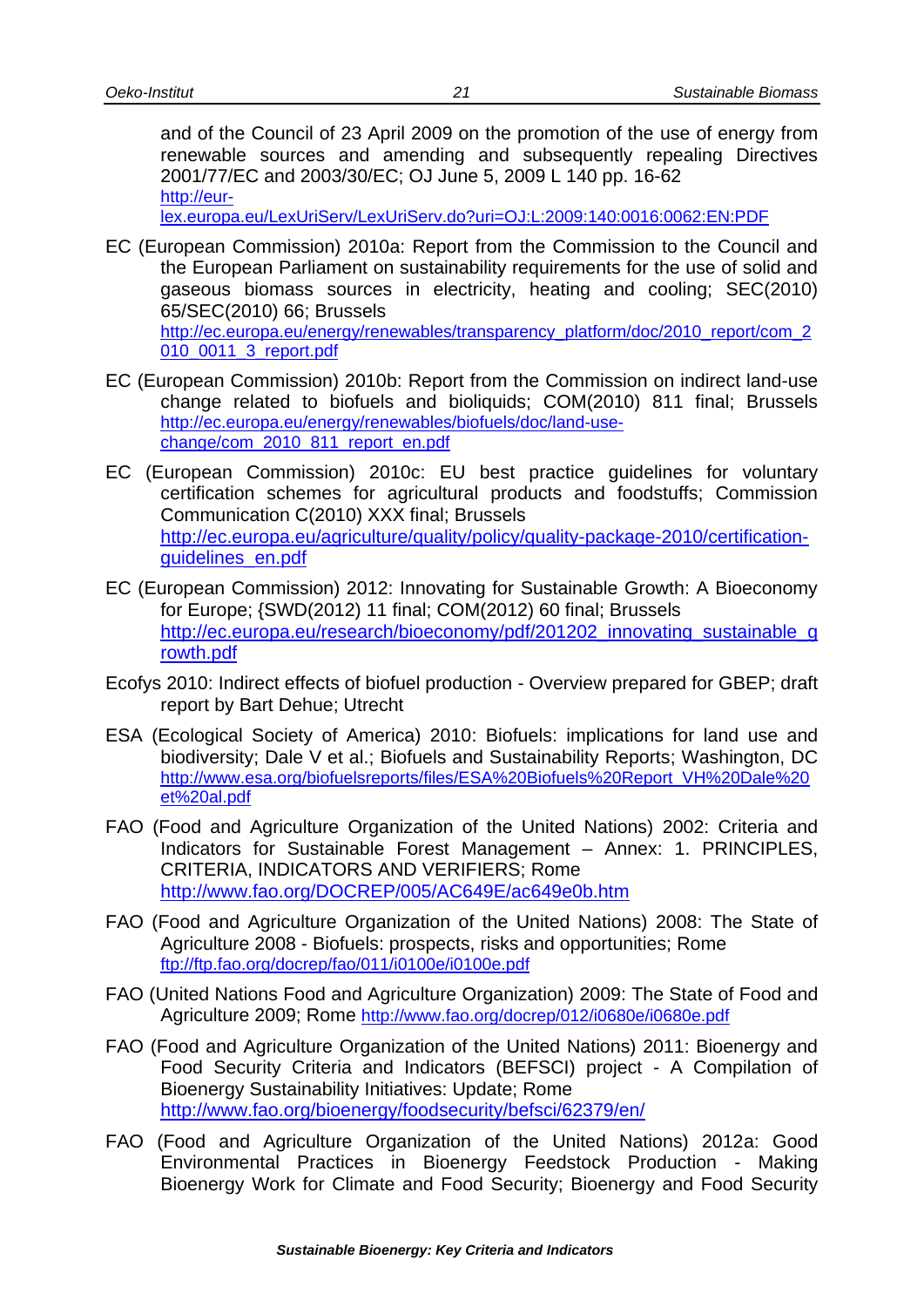Criteria and Indicators project (BEFSCI) Environment and natural resources management working paper 49; Rome <http://www.fao.org/docrep/015/i2596e/i2596e00.pdf>

- FAO (Food and Agriculture Organization of the United Nations) 2012b: Impacts of Bioenergy on Food Security - Guidance for Assessment and Response at National and Project Levels; Rome <http://www.fao.org/docrep/015/i2599e/i2599e00.pdf>
- FAO (Food and Agriculture Organization of the United Nations) 2012c: Making Bioenergy Work for Climate and Food Security; Rome <http://www.fao.org/docrep/015/i2596e/i2596e00.pdf>
- FAO (Food and Agriculture Organization of the United Nations) 2012c: A Compilation of Tools and Methodologies to Assess the Sustainability of Modern Bioenergy; Rome<http://www.fao.org/docrep/015/i2598e/i2598e.pdf>
- FAO (Food and Agriculture Organization of the United Nations)/OECD (Organization for Economic Cooperation and Development) 2011: Price Volatility in Food and Agricultural Markets: Policy Responses. Policy Report including contributions by FAO, IFAD, IMF, OECD, UNCTAD, WFP, the World Bank, the WTO, IFPRI and the UN HLTF; Rome/Paris <http://ictsd.org/downloads/2011/05/finalg20report.pdf>
- FAO (Food and Agriculture Organization of the United Nations), UNEP (United Nations Environment Programme), UN-Energy 2011: Bioenergy Decision Support Tool; Rome/Paris [http://www.bioenergydecisiontool.org/overview/files/assets/downloads/publicati](http://www.bioenergydecisiontool.org/overview/files/assets/downloads/publication.pdf) [on.pdf](http://www.bioenergydecisiontool.org/overview/files/assets/downloads/publication.pdf)
- Fritsche U, Sims R, Monti A 2010: Direct and indirect land-use competition issues for energy crops and their sustainable production – an overview; in: *Biofuels, Bioproducts and Bioreferineries* vol. 4 pp. 692–704
- GBEP (Global Bio-Energy Partnership) 2007: A review of the current state of bioenergy development in G8 + 5 countries; Rome [http://www.globalbioenergy.org/fileadmin/user\\_upload/gbep/docs/2007\\_events/wecrom](http://www.globalbioenergy.org/fileadmin/user_upload/gbep/docs/2007_events/wecrome2007/MASTER_GBEP_Report_final_16.11.2007_01.pdf) [e2007/MASTER\\_GBEP\\_Report\\_final\\_16.11.2007\\_01.pdf](http://www.globalbioenergy.org/fileadmin/user_upload/gbep/docs/2007_events/wecrome2007/MASTER_GBEP_Report_final_16.11.2007_01.pdf)
- GBEP al Bio-Energy Partnership) 2009: GBEP Common Methodological Framework for GHG Lifecycle Analysis of Bioenergy Version Zero [http://www.globalbioenergy.org/fileadmin/user\\_upload/gbep/docs/2009\\_events/7th\\_SC](http://www.globalbioenergy.org/fileadmin/user_upload/gbep/docs/2009_events/7th_SC_NY/GBEP_GHG_report_2306.pdf) [\\_NY/GBEP\\_GHG\\_report\\_2306.pdf](http://www.globalbioenergy.org/fileadmin/user_upload/gbep/docs/2009_events/7th_SC_NY/GBEP_GHG_report_2306.pdf)
- GBEP (Global Bio-Energy Partnership) 2011: The GBEP Sustainability Indicators for Bioenergy; Rome [http://www.globalbioenergy.org/fileadmin/user\\_upload/gbep/docs/Indicators/Re](http://www.globalbioenergy.org/fileadmin/user_upload/gbep/docs/Indicators/Report_21_December.pdf) [port\\_21\\_December.pdf](http://www.globalbioenergy.org/fileadmin/user_upload/gbep/docs/Indicators/Report_21_December.pdf)
- GNESD (Global Network on Energy for Sustainable Development) 2011: Bioenergy: The potential for rural development and poverty alleviation; Summary for policymakers. GNESD-SPM-BET-11/2011 [http://www.gnesd.org/Downloadables/Bioenergy\\_PotentialForDevelopment\\_SP](http://www.gnesd.org/Downloadables/Bioenergy_PotentialForDevelopment_SPM.pdf) [M.pdf](http://www.gnesd.org/Downloadables/Bioenergy_PotentialForDevelopment_SPM.pdf)
- Graebig M, Bringezu S, Fenner R 2010: Comparative analysis of environmental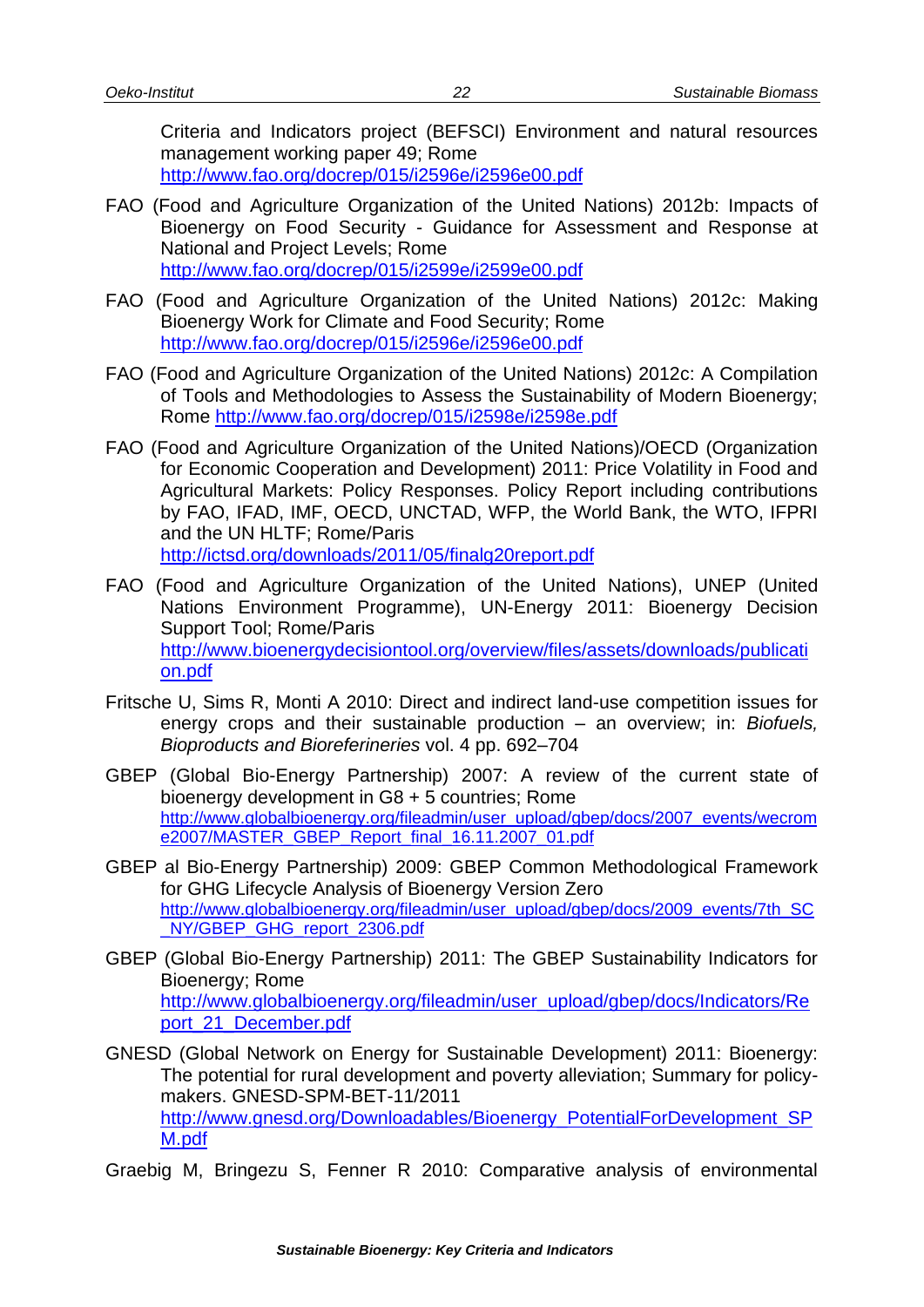impacts of maize–biogas and photovoltaics on a land use basis; in: Solar Energy vol. 84, p. 1255–1263

- Heinimö J, Junginger M 2009: Production and trading of biomass for energy an overview of the global status; in: Biomass and Bioenergy vol. 33, pp. 1310-1320
- Heinimö J 2011: Developing markets of energy biomass local and global perspectives; Diss. Lappeenranta University of Technology; Lappeenranta [http://bioenergytrade.org/downloads/heinimo-j---developing-markets-of-energy](http://bioenergytrade.org/downloads/heinimo-j---developing-markets-of-energy-bioma.pdf)[bioma.pdf](http://bioenergytrade.org/downloads/heinimo-j---developing-markets-of-energy-bioma.pdf)
- Hennenberg K et al. 2010: The power of bioenergy-related standards to protect biodiversity; in: Conservation Biology 24: 412-423
- HFFA (Humboldt Forum for Food and Agriculture e. V.) 2011: The economics of Rumpelstiltskin - Why speculation is not a prime cause of high and volatile interna-tional agricultural commodity prices: An economic analysis of the 2007- 08 price spike; Witzke H, Noleppa S; Berlin <http://hffa.info/files/speculationandprices.pdf>
- HLPE (High Level Panel of Experts) 2011: Land tenure and international investments in agriculture; Report by the High Level Panel of Experts on Food Security and Nutrition of the Committee on World Food Security; Rome [http://www.fao.org/fileadmin/user\\_upload/hlpe/hlpe\\_documents/HLPE-Land](http://www.fao.org/fileadmin/user_upload/hlpe/hlpe_documents/HLPE-Land-tenure-and-international-investments-in-agriculture-2011.pdf)[tenure-and-international-investments-in-agriculture-2011.pdf](http://www.fao.org/fileadmin/user_upload/hlpe/hlpe_documents/HLPE-Land-tenure-and-international-investments-in-agriculture-2011.pdf)
- ICONE (Instituto de Estudos do Comércio e Negociações Internacionais) 2011: Biofuels and Land Use Changes: searching for the top model; Nassar A et al.; in: Interface Focus 1, p. 224-232 <http://www.iconebrasil.org.br/arquivos/noticia/2197.pdf>
- IDB (Inter-American Development Bank) 2009: IDB Biofuels Sustainability Scorecard; Washington DC <http://www.iadb.org/biofuelsscorecard/index.cfm?language=English>
- IEA (International Energy Agency) 2009: Bioenergy a sustainable and reliable energy source - a review of status and prospects; Bauen A et al.; IEA Bioenergy <http://www.ieabioenergy.com/LibItem.aspx?id=6479>
- IEA (International Energy Agency) 2010: Sustainable production of  $2<sup>nd</sup>$  generation biofuels - potential and perspectives in major economies and developing countries; Paris [http://www.iea.org/papers/2010/second\\_generation\\_biofuels.pdf](http://www.iea.org/papers/2010/second_generation_biofuels.pdf)
- IEA (International Energy Agency) 2011a: Technology Roadmap Biofuels for Transport; Paris
- IEA (International Energy Agency) 2011b: World Energy Outlook 2011; Paris
- IEA (International Energy Agency) 2012: Technology Roadmap Bioenergy for electricity and heat; Paris (forthcoming)
- IEA Bio (International Energy Agency Implementing Agreement on Bioenergy) 2010: Bioenergy, Land Use Change and Climate Change Mitigation - Report for Policy Advisors and Policy Makers; Berndes Göran, Bird Neil, Cowie Annette; ExCo:2010:03<http://www.ieabioenergy.com/LibItem.aspx?id=6770>
- IEA Bio (International Energy Agency Implementing Agreement on Bioenergy) 2011: Developing Sustainable Trade in Bioenergy; Summary and Conclusions from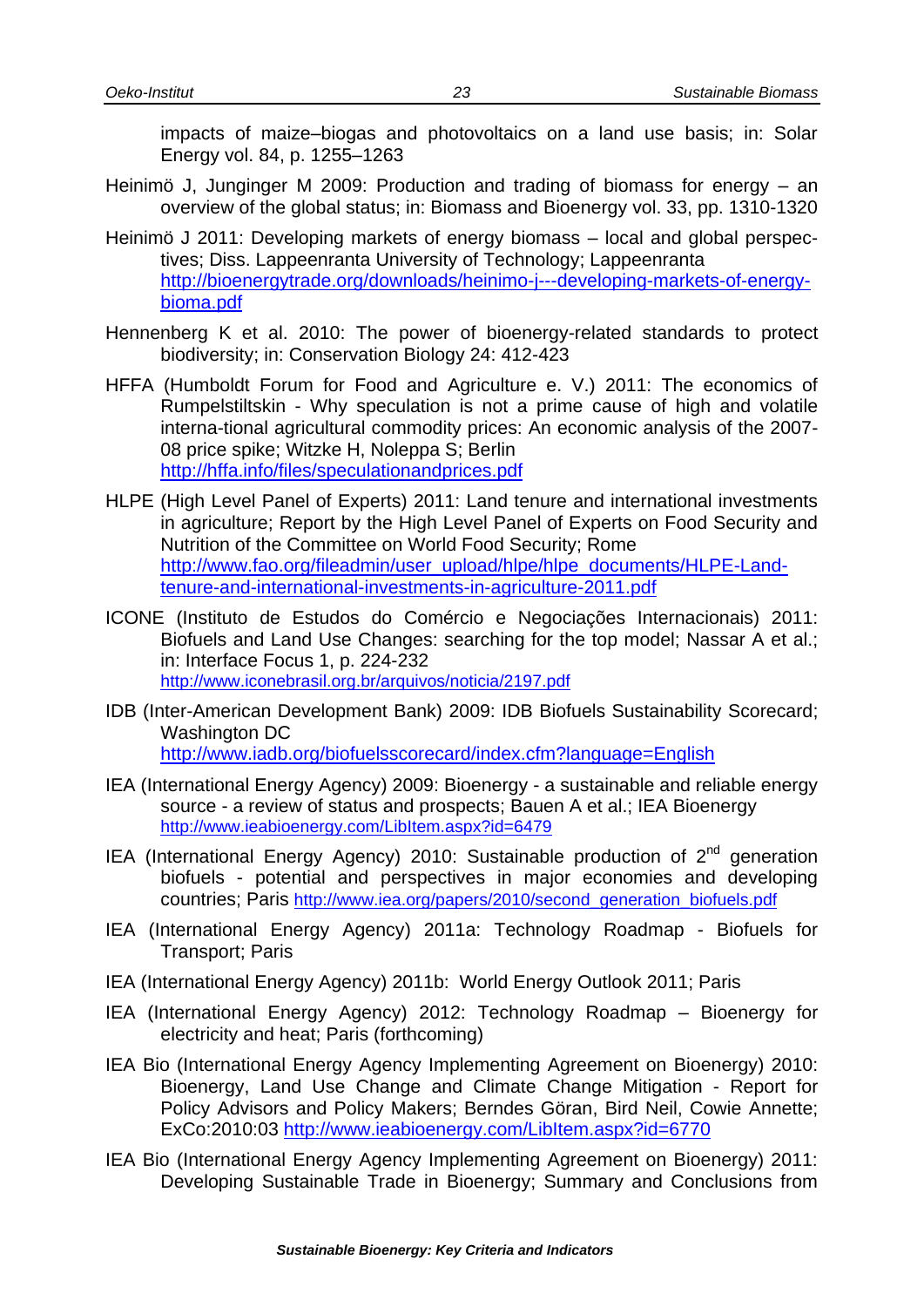the IEA Bioenergy ExCO 65 Workshop; Paris <http://www.ieabioenergy.com/MediaItem.aspx?id=6880>

- IEA Bio (International Energy Agency Implementing Agreement on Bioenergy), IEA RETD (International Energy Agency Implementing Agreement on Renewable Energy Technology Development) 2009: Better Use of Biomass for Energy. Position Paper of IEA RETD and IEA Bioenergy <http://www.ieabioenergy.com/LibItem.aspx?id=6476>
- IEEP (Institute for European Environmental Policy) 2011 Securing biomass for energy – Developing an environmentally responsible industry for the UK now and into the future; Kretschmer B et al.; report commissioned by the Royal Society For The Protection of Bird et al.; London [http://www.ieep.eu/assets/856/IEEP\\_UK\\_responsible\\_bioenergy.pdf](http://www.ieep.eu/assets/856/IEEP_UK_responsible_bioenergy.pdf)

IFEU (Institute for Energy and Environmental Research)/CI (Copernicus Institute)/OEKO (Oeko-Institut - Institute for applied ecology) 2012: Global Assessments and Guidelines for Sustainable Liquid Biofuels Production in Developing Countries; GEF Targeted Research Project executed by UNEP/FAO/UNIDO; Heidelberg/Utrecht/Darmstadt [http://www.unep.org/bioenergy/Portals/48107/doc/activities/GEF%20Liquid%20](http://www.unep.org/bioenergy/Portals/48107/doc/activities/GEF%20Liquid%20Biofuel%20Project.pdf) [Biofuel%20Project.pdf](http://www.unep.org/bioenergy/Portals/48107/doc/activities/GEF%20Liquid%20Biofuel%20Project.pdf)

- IFPRI (International Food Policy Research Institute) 2010: Global Trade and Environmental Impact Study of the EU Biofuels Mandate; Washington DC [http://ec.europa.eu/energy/renewables/studies/doc/land\\_use\\_change/iluc\\_com](http://ec.europa.eu/energy/renewables/studies/doc/land_use_change/iluc_completed_report.pdf) [pleted\\_report.pdf](http://ec.europa.eu/energy/renewables/studies/doc/land_use_change/iluc_completed_report.pdf)
- IIASA (International Institute for Applied Systems Analysis) 2009: Biofuels and Food Security - implications of an accelerated biofuels production; Vienna [http://www.ofid.org/publications/PDF/biofuels\\_book.pdf](http://www.ofid.org/publications/PDF/biofuels_book.pdf)
- Junginger M et al. 2011: Opportunities and barriers for international bioenergy trade; in: Energy Policy vol. 39 pp. 2028–2042
- JRC-IE (EC Joint Research Centre Institute for Energy) 2010: Indirect Land Use Change from increased biofuels demand - Comparison of models and results for marginal biofuels production from different feedstocks; Edwards R, Mulligan D, Marelli L; Ispra

[http://re.jrc.ec.europa.eu/bf-tp/download/ILUC\\_modelling\\_comparison.pdf](http://re.jrc.ec.europa.eu/bf-tp/download/ILUC_modelling_comparison.pdf)

- JRC-IE (EC Joint Research Centre Institute for Energy) 2011a: Critical issues in estimating ILUC emission - Outcomes of an expert consultation 9-10 November 2010, Ispra (Italy); Marelli, Luisa/Mulligan, Declan/Edwards, Robert; report JRC 64429/EUR 24816 EN; Ispra [http://iet.jrc.ec.europa.eu/sites/default/files/EU\\_report\\_24816.pdf](http://iet.jrc.ec.europa.eu/sites/default/files/EU_report_24816.pdf)
- JRC-IE (EC Joint Research Centre Institute for Energy) 2011b: Estimate of GHG emissions from global land use change scenarios, Marelli, L. et al.; report JRC 64430/EUR 24817 EN; Ispra
	- [http://iet.jrc.ec.europa.eu/sites/default/files/Technical\\_Note\\_EU24817.pdf](http://iet.jrc.ec.europa.eu/sites/default/files/Technical_Note_EU24817.pdf)
- JRC-IPTS (EC Joint Research Centre Institute for Prospective Technological Studies) 2010: Impacts of the EU biofuel target on agricultural markets and land use: a comparative modelling assessment; report JRC 58484; Seville [http://ec.europa.eu/energy/renewables/studies/doc/land\\_use\\_change/study\\_jrc](http://ec.europa.eu/energy/renewables/studies/doc/land_use_change/study_jrc_biofuel_target_iluc.pdf)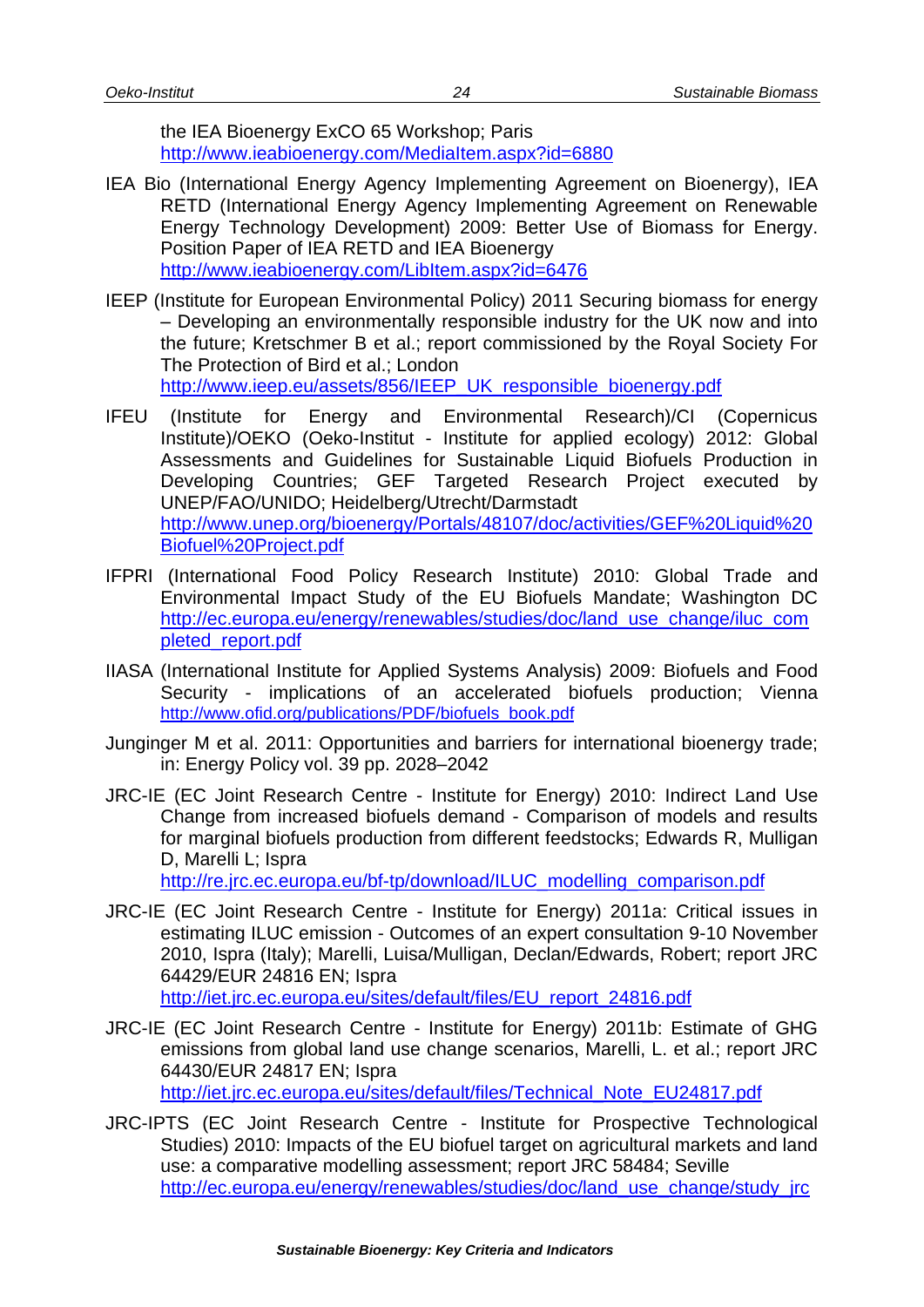#### biofuel target iluc.pdf

- Kautto N 2011: Towards More Coherent and Sustainable Biomass Policy: Examining European biomass-to-energy planning: PhD Thesis; International Institute for Industrial Environmental Economics (IIIEE); Lund [http://lup.lub.lu.se/luur/download?func=downloadFile&recordOId=2063354&file](http://lup.lub.lu.se/luur/download?func=downloadFile&recordOId=2063354&fileOId=2165176) [OId=2165176](http://lup.lub.lu.se/luur/download?func=downloadFile&recordOId=2063354&fileOId=2165176)
- Krasuska E et al. 2010: Potential land availability for energy crops production in Europe; in: Biofuels, Bioproducts and Biorefineries vol. 4 pp. 658–673
- Lippke B. et al 2011: Life cycle impacts of forest management and wood utilization on carbon mitigation: knowns and unknowns; in: Carbon Management vol. 2 no. 3, pp. 303–333<http://www.future-science.com/doi/pdf/10.4155/cmt.11.24>
- Malmsheimer R et al. 2011: Managing Forests because Carbon Matters: Integrating Energy, Products, and Land Management Policy; Journal of Forestry Oct/Nov (supplement)<http://www.safnet.org/documents/JOFSupplement.pdf>
- MNP (Milieu en Natuur Planbureau) 2008: Biomass Assessment: Global biomass potentials and their links to food, water, biodiversity, energy demand and economy (main report); Dornburg V et al.; Bilthoven <http://www.mnp.nl/bibliotheek/rapporten/500102012.pdf>
- NNFCC (UK National Centre for Biorenewable Energy, Fuels and Materials) 2011: Evaluation of Bioliquid Feedstocks & Heat, Elec. & CHP Technologies; report NNFCC 11-016; Heslington [http://www.nnfcc.co.uk/tools/evaluation-of-bioliquid](http://www.nnfcc.co.uk/tools/evaluation-of-bioliquid-feedstocks-and-heat-electricity-and-chp-technologies-nnfcc-11-016/at_download/file)[feedstocks-and-heat-electricity-and-chp-technologies-nnfcc-11-](http://www.nnfcc.co.uk/tools/evaluation-of-bioliquid-feedstocks-and-heat-electricity-and-chp-technologies-nnfcc-11-016/at_download/file) [016/at\\_download/file](http://www.nnfcc.co.uk/tools/evaluation-of-bioliquid-feedstocks-and-heat-electricity-and-chp-technologies-nnfcc-11-016/at_download/file)
- nova (nova Institut) 2010: The development of instruments to support the material use of renewable raw materials in Germany; Cologne
- OEKO (Oeko-Institut Institute for Applied Ecology) 2011: Indirect Land Use Change and Biofuels; Fritsche U, Wiegmann K; study prepared for the European Parliament's Committee on Environment, Public Health and Food Safety; IP/A/ENVI/ST/2010-15; Brussels [http://www.europarl.europa.eu/activities/committees/studies/download.do?langu](http://www.europarl.europa.eu/activities/committees/studies/download.do?language=en&file=35128) [age=en&file=35128](http://www.europarl.europa.eu/activities/committees/studies/download.do?language=en&file=35128)
- OEKO (Oeko-Institut), IFEU (Institute for Energy and Environmental Research), CI (Copernicus Institute) 2010: Bioenergy Environmental Impact Analysis (BIAS) - Conceptual Framework; study prepared for FAO; Environment and Natural Resources Working Paper 46; Rome <http://www.fao.org/docrep/013/am303e/am303e00.pdf>
- OTA (US Congress, Office of Technology Assessment) 1993: Potential Environmental Impacts of Bioenergy Crop Production - Background Paper; OTA-BP-E-118; Washington, DC<http://www.princeton.edu/~ota/disk1/1993/9337/9337.PDF>
- PBL (Netherlands Environmental Assessment Agency) 2012: Note Sustainability of biomass in a bio-based economy; Eindhoven [http://www.pbl.nl/sites/default/files/cms/publicaties/PBL-2012-Sustainability-of](http://www.pbl.nl/sites/default/files/cms/publicaties/PBL-2012-Sustainability-of-biomass-in-a-BBE-500143001_0.pdf)[biomass-in-a-BBE-500143001\\_0.pdf](http://www.pbl.nl/sites/default/files/cms/publicaties/PBL-2012-Sustainability-of-biomass-in-a-BBE-500143001_0.pdf)
- Pereira C, Ortega E 2010: Sustainability assessment of large-scale ethanol production from sugarcane; in: Journal of Cleaner Production vol. 18 pp. 77–82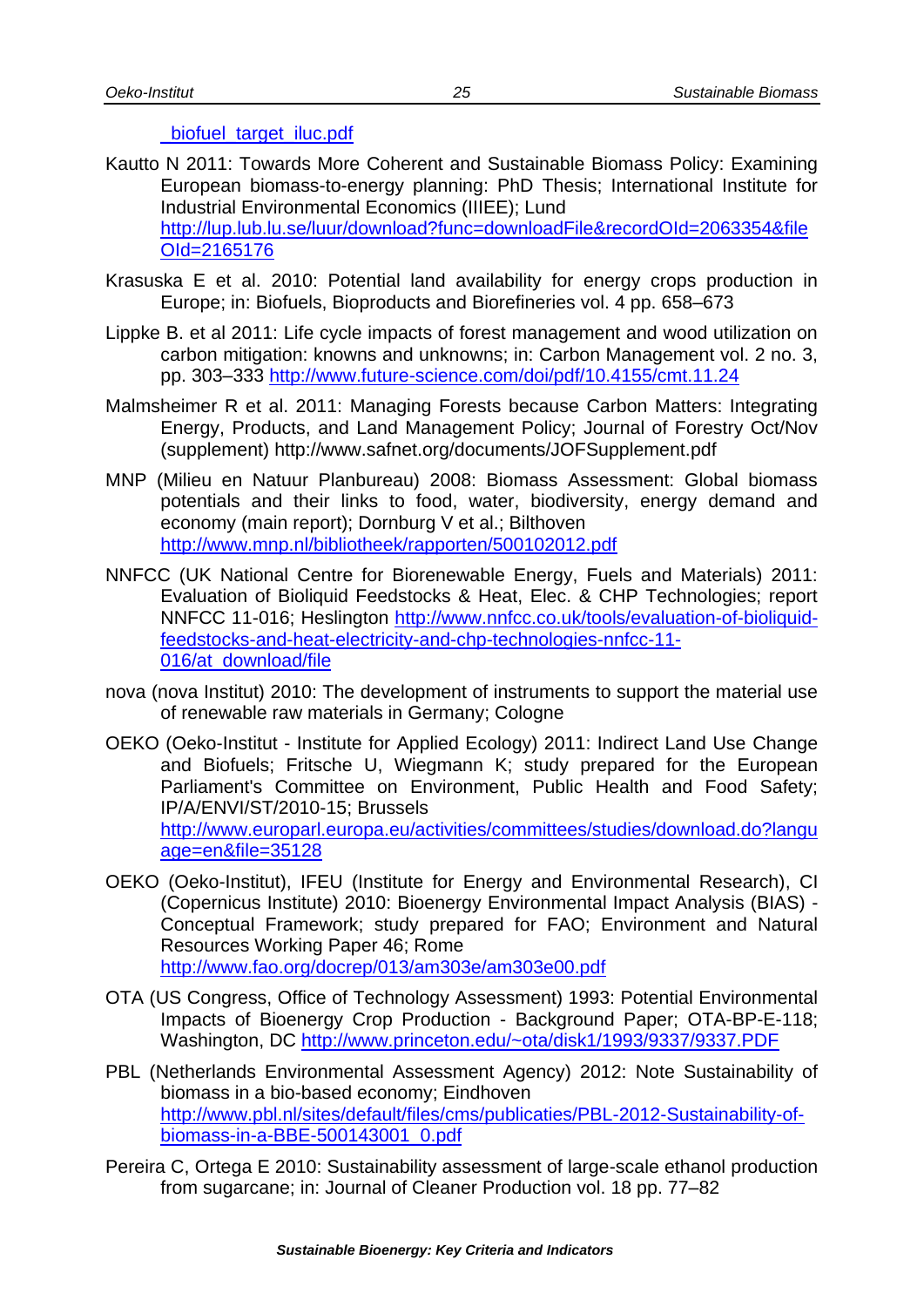- PfI (Partners for Innovation BV) 2011: Sustainability requirements for biofuels and biomass for energy in EU and US regulatory frameworks; prepared for NL Agency; Amsterdam
- Ratmann R, Szklo A, Schaeffer R 2010: Land use competition for production of food and liquid biofuels: an analysis of the arguments in the current debate, Renewable Energy vol. 35 pp. 14-22
- Riffell S et al. 2011: Biofuel harvests, coarse woody debris, and biodiversity A metaanalysis; in: Forest Ecology and Management vol. 261 (2011), pp. 878–887
- SARD (Sustainable Agriculture and Rural Development) 2007: Policy Brief No. 10
- Sikkema R et al. 2011: The European wood pellet markets: current status and prospects for 2020; in: Biofuels, Bioprod. Bioref. vol. 5 pp. 250-278
- Stupak I et al. 2011: Criteria and indicators for sustainable forest fuel production and harvesting: A review of current standards for sustainable forest management; in: Biomass and Bioenergy vol. 35 no. 8, pp. 3287-3308
- Tilman D et al. 2009: Beneficial Biofuels The Food, Energy, and Environment Trilemma; in: *Science* vol. 325 pp. 270-271
- Toman M 2002: Energy and Economic Development. An Assessment of the State of Knowledge; Working Paper No. 9, Stanford University
- UN-Energy (United Nations Inter-Agency Mechanism on Energy) 2007: Sustainable Bioenergy: A Framework for Decision Makers; New York [http://www.un](http://www.un-energy.org/sites/default/files/share/une/susdev.biofuels.fao_.pdf)[energy.org/sites/default/files/share/une/susdev.biofuels.fao\\_.pdf](http://www.un-energy.org/sites/default/files/share/une/susdev.biofuels.fao_.pdf)
- UNEP-IRP (United Nations Environment Programme International Resource Panel) 2009: Assessing biofuels: towards sustainable production and use of resources; Paris [http://www.unep.org/pdf/biofuels/Assessing\\_Biofuels\\_Full\\_Report.pdf](http://www.unep.org/pdf/biofuels/Assessing_Biofuels_Full_Report.pdf)
- UNEP (United Nations Environment Programme), OEKO (Oeko-Institut Institute for applied ecology), IEA BioT43 (IEA Bioenergy Task 43) 2011: The Bioenergy and Water Nexus - Full Report; Paris [http://www.unep.fr/energy/bioenergy/documents/pdf/Assessing%20Biofuels](http://www.unep.fr/energy/bioenergy/documents/pdf/Assessing%20Biofuels-full%20report-Web.pdf)[full%20report-Web.pdf](http://www.unep.fr/energy/bioenergy/documents/pdf/Assessing%20Biofuels-full%20report-Web.pdf)
- van de Velde J 2011: Bio-energy: pending issues-resources-sustainability-GHG savings; presented at "Biomass and resource efficiency: The need for a supplyled approach to forest productivity" European Parliament, Brussels, 10 November 2011; organized by FERN, ClientEarth, the Greens and Grupo PPE [http://www.fern.org/sites/fern.org/files/Vandevelde\\_Biomass%20Resources%20](http://www.fern.org/sites/fern.org/files/Vandevelde_Biomass%20Resources%20EP%20101111%20V2.pdf) [EP%20101111%20V2.pdf](http://www.fern.org/sites/fern.org/files/Vandevelde_Biomass%20Resources%20EP%20101111%20V2.pdf)
- von Braun J 2010: Strategic body needed to beat food crises; in: Nature vol. 465 pp. 548–549
- WB (World Bank) 2009: Handbook on Poverty and Inequality; Washington DC [http://www](http://www-wds.worldbank.org/external/default/WDSContentServer/IW3P/IB/2009/05/05/000333037_20090505014701/Rendered/PDF/483380PUB0Pove101OFFICIAL0USE0ONLY1.pdf)[wds.worldbank.org/external/default/WDSContentServer/IW3P/IB/2009/05/05/000333037\\_20090](http://www-wds.worldbank.org/external/default/WDSContentServer/IW3P/IB/2009/05/05/000333037_20090505014701/Rendered/PDF/483380PUB0Pove101OFFICIAL0USE0ONLY1.pdf) [505014701/Rendered/PDF/483380PUB0Pove101OFFICIAL0USE0ONLY1.pdf](http://www-wds.worldbank.org/external/default/WDSContentServer/IW3P/IB/2009/05/05/000333037_20090505014701/Rendered/PDF/483380PUB0Pove101OFFICIAL0USE0ONLY1.pdf)
- WB (World Bank) 2010: The Impacts of Biofuel Targets on Land-Use Change and Food Supply: a Global CGE Assessment; World Bank Policy Research Working Paper No. WPS 5513; Washington DC [http://www-](http://www-wds.worldbank.org/external/default/WDSContentServer/IW3P/IB/2010/12/30/000158349_20101230134933/Rendered/PDF/WPS5513.pdf)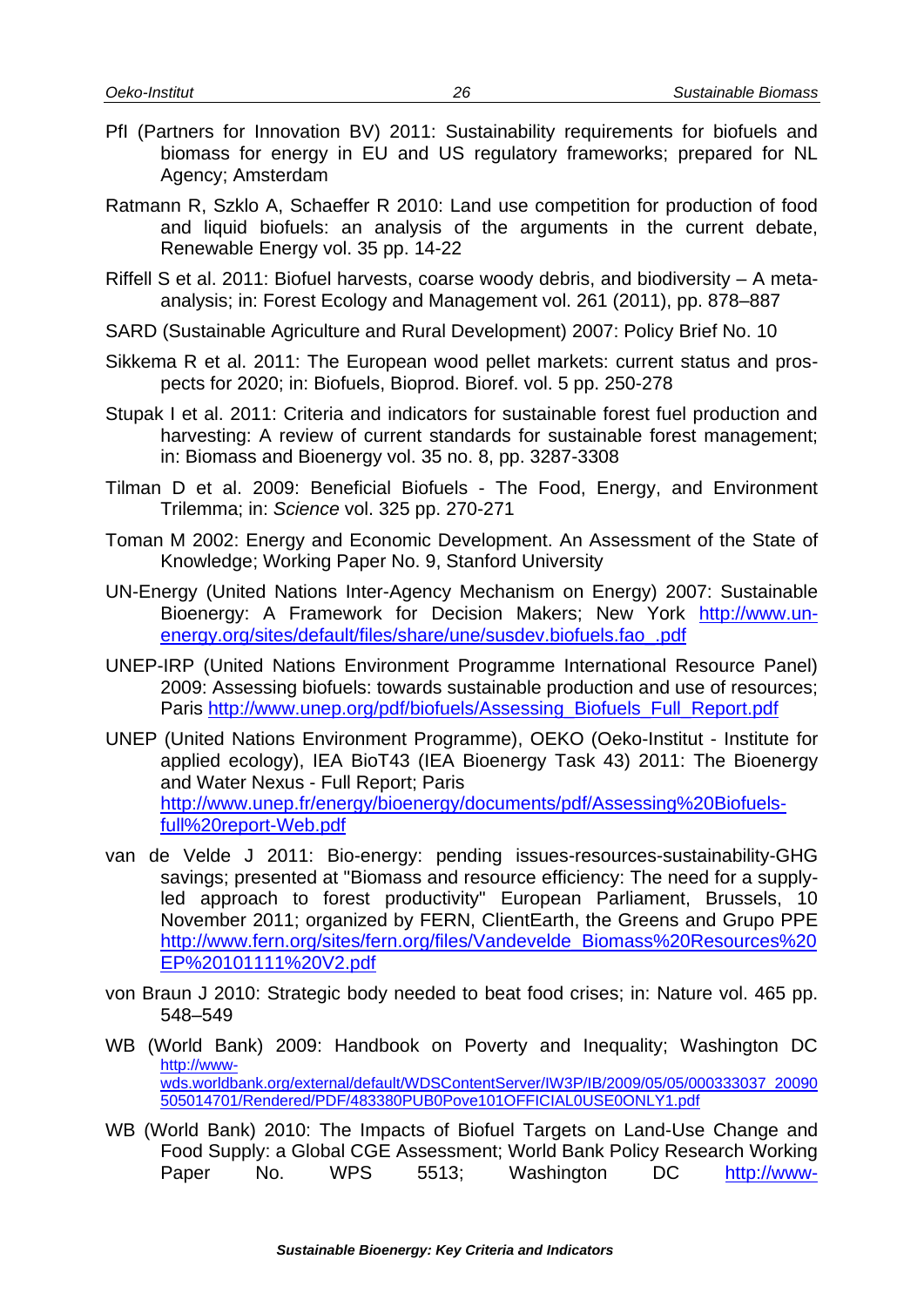[wds.worldbank.org/external/default/WDSContentServer/IW3P/IB/2010/12/30/00](http://www-wds.worldbank.org/external/default/WDSContentServer/IW3P/IB/2010/12/30/000158349_20101230134933/Rendered/PDF/WPS5513.pdf) [0158349\\_20101230134933/Rendered/PDF/WPS5513.pdf](http://www-wds.worldbank.org/external/default/WDSContentServer/IW3P/IB/2010/12/30/000158349_20101230134933/Rendered/PDF/WPS5513.pdf)

- WBGU (German Advisory Council on Global Change) 2009: World in Transition Future Bioenergy and Sustainable Land Use; Berlin [http://www.wbgu.de/wbgu\\_jg2008\\_en.pdf](http://www.wbgu.de/wbgu_jg2008_en.pdf)
- Wicke B 2011: Bioenergy Production on Degraded and Marginal Land Assessing its Potentials, Economic Performance and Environmental Impacts for Different Settings and Geographical Scales; PhD Thesis Utrecht University <http://igitur-archive.library.uu.nl/dissertations/2011-0412-200703/wicke.pdf>
- Whittaker C et al. 2011: Energy and greenhouse gas balance of the use of forest residues for bioenergy production in the UK; in: Biomass and Bioenergy vol. 35 no. 11, pp. 4581-4594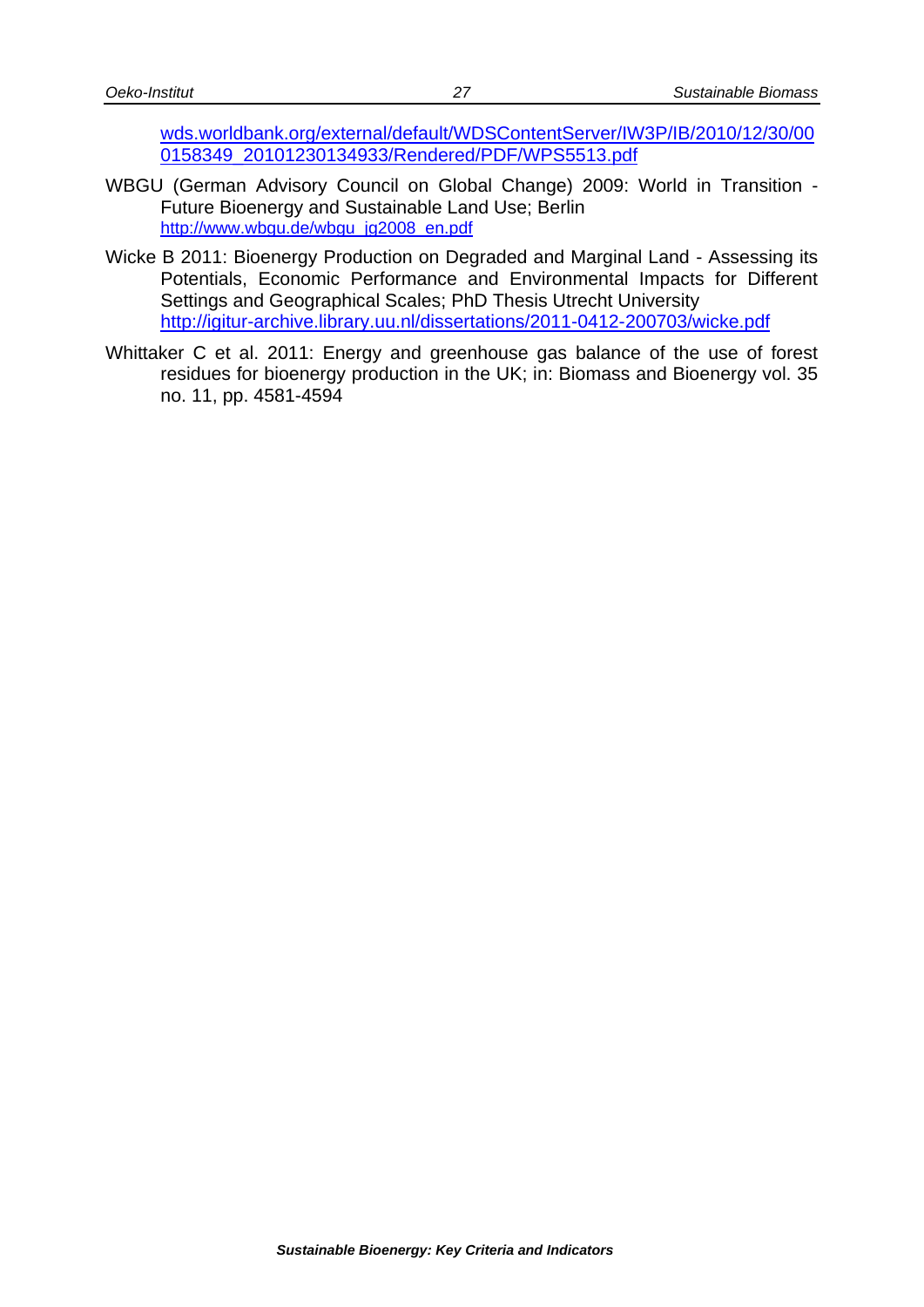# <span id="page-31-0"></span>**Abbreviations**

| <b>BioNachVO</b> | <b>German Biofuels Sustainability Ordinance</b>                                                                  |
|------------------|------------------------------------------------------------------------------------------------------------------|
| <b>BioNachSt</b> | German Sustainability Ordinance on Liquid Bioenergy Carriers<br>for Electricity Generation under the Feed-In Law |
| <b>BMU</b>       | German Federal Ministry for the Environment, Nature<br><b>Conservation and Nuclear Safety</b>                    |
| <b>BOD</b>       | biochemical oxygen demand                                                                                        |
| <b>BSI</b>       | <b>Better Sugarcane Initiative</b>                                                                               |
| <b>CBD</b>       | United Nations Convention on Biological Diversity                                                                |
| <b>CCD</b>       | United Nations Convention to Combat Desertification                                                              |
| <b>CDM</b>       | <b>Clean Development Mechanism</b>                                                                               |
| <b>CI</b>        | Copernicus Institute, Utrecht University                                                                         |
| <b>CEN</b>       | Comité Européen de Normalisation (Europäisches Komitee für<br>Normung)                                           |
| CoP              | Conference of the Parties (to a UN Convention or Protocol)                                                       |
| <b>CSD</b>       | United Nations Commission on Sustainable Development                                                             |
| <b>DBFZ</b>      | German Biomass Research Center (Deutsches<br>BiomasseForschungsZentrum)                                          |
| <b>DLR</b>       | German Aerospace Center (Deutsches Zentrum für Luft und<br>Raumfahrt)                                            |
| EC               | <b>European Commission</b>                                                                                       |
| <b>EEA</b>       | <b>European Environment Agency</b>                                                                               |
| EU               | <b>European Union</b>                                                                                            |
| <b>FAO</b>       | Food and Agriculture Organization of the United Nations                                                          |
| <b>FCCC</b>      | <b>Framework Convention on Climate Change</b>                                                                    |
| <b>FSC</b>       | <b>Forest Stewardship Council</b>                                                                                |
| <b>GBEP</b>      | <b>Global Bioenergy Partnership</b>                                                                              |
| <b>GDP</b>       | gross domestic product                                                                                           |
| <b>GHG</b>       | greenhouse gas(es)                                                                                               |
| <b>GIS</b>       | Geographic Information Systems                                                                                   |
| <b>GMO</b>       | <b>Genetically Modified Organisms</b>                                                                            |
| <b>IEA</b>       | <b>International Energy Agency</b>                                                                               |
| <b>IFEU</b>      | Institute for Energy and Environment Research (Institut für<br>Energie- und Umweltforschung)                     |
| <b>ILO</b>       | International Labour Organization                                                                                |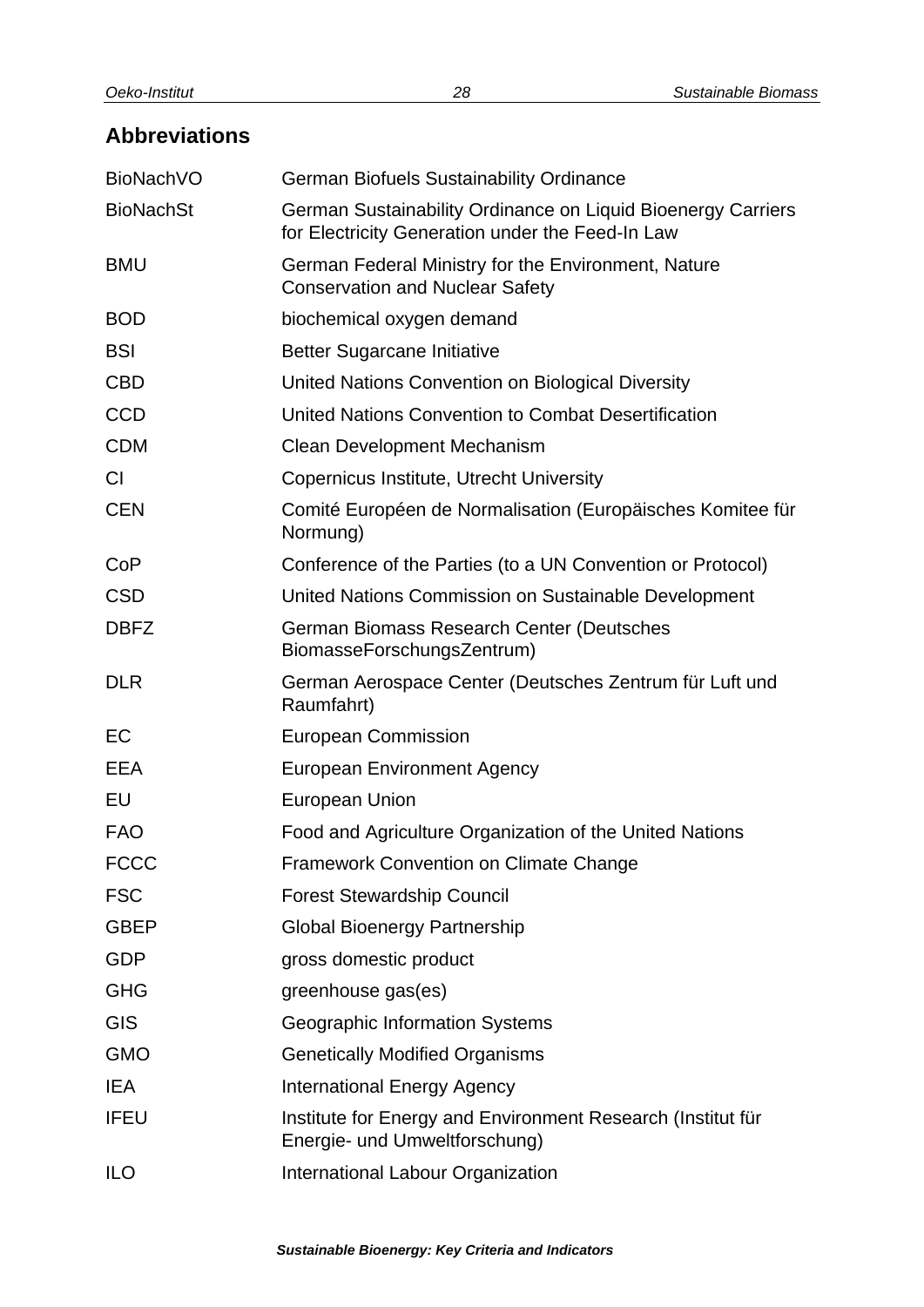| Oeko-Institut | 29                                                                                                              | Sustainable Biomass |
|---------------|-----------------------------------------------------------------------------------------------------------------|---------------------|
| <b>iLUC</b>   | indirect land use changes                                                                                       |                     |
| <b>IPCC</b>   | Intergovernmental Panel on Climate Change                                                                       |                     |
| <b>ISO</b>    | International Standardization Organization                                                                      |                     |
| <b>IUCN</b>   | International Union for the Conservation of Nature and Natural<br><b>Resources</b>                              |                     |
| <b>IWMI</b>   | International Water Management Institute                                                                        |                     |
| <b>JGSEE</b>  | Joint Graduate School for Energy and Environment, King<br>Monkut's University of Technology Thonburi (Thailand) |                     |
| <b>LUC</b>    | land use changes                                                                                                |                     |
| <b>RRM</b>    | renewable raw materials                                                                                         |                     |
| <b>PEFC</b>   | Pan-European Forest Certification                                                                               |                     |
| <b>RED</b>    | EU Directive for the Promotion of Renewable Energy Sources                                                      |                     |
| <b>REDD</b>   | Reduced Emissions from Deforestation and Degradation                                                            |                     |
| <b>RSB</b>    | Roundtable on Sustainable Biofuels                                                                              |                     |
| <b>RSPO</b>   | Roundtable on Sustainable Palm Oil                                                                              |                     |
| <b>RTFO</b>   | <b>Renewable Transport Fuel Obligation</b>                                                                      |                     |
| <b>RTRS</b>   | Roundtable on Responsible Soy                                                                                   |                     |
| SEI           | <b>Stockholm Environment Institute</b>                                                                          |                     |
| <b>UBA</b>    | German Federal Environmental Agency (Umweltbundesamt)                                                           |                     |
| <b>UK</b>     | <b>United Kingdom</b>                                                                                           |                     |
| <b>UNEP</b>   | United Nations Environment Programme                                                                            |                     |
| UNEP-WCMC     | United Nations Environment Programme World Conservation<br><b>Monitoring Centre</b>                             |                     |
| <b>UNIDO</b>  | United Nations Industrial Development Organization                                                              |                     |
| <b>WBGU</b>   | German Advisory Council on Global Change                                                                        |                     |
| <b>WTO</b>    | <b>World Trade Organization</b>                                                                                 |                     |
| <b>WWF</b>    | <b>World-Wide Fund for Nature</b>                                                                               |                     |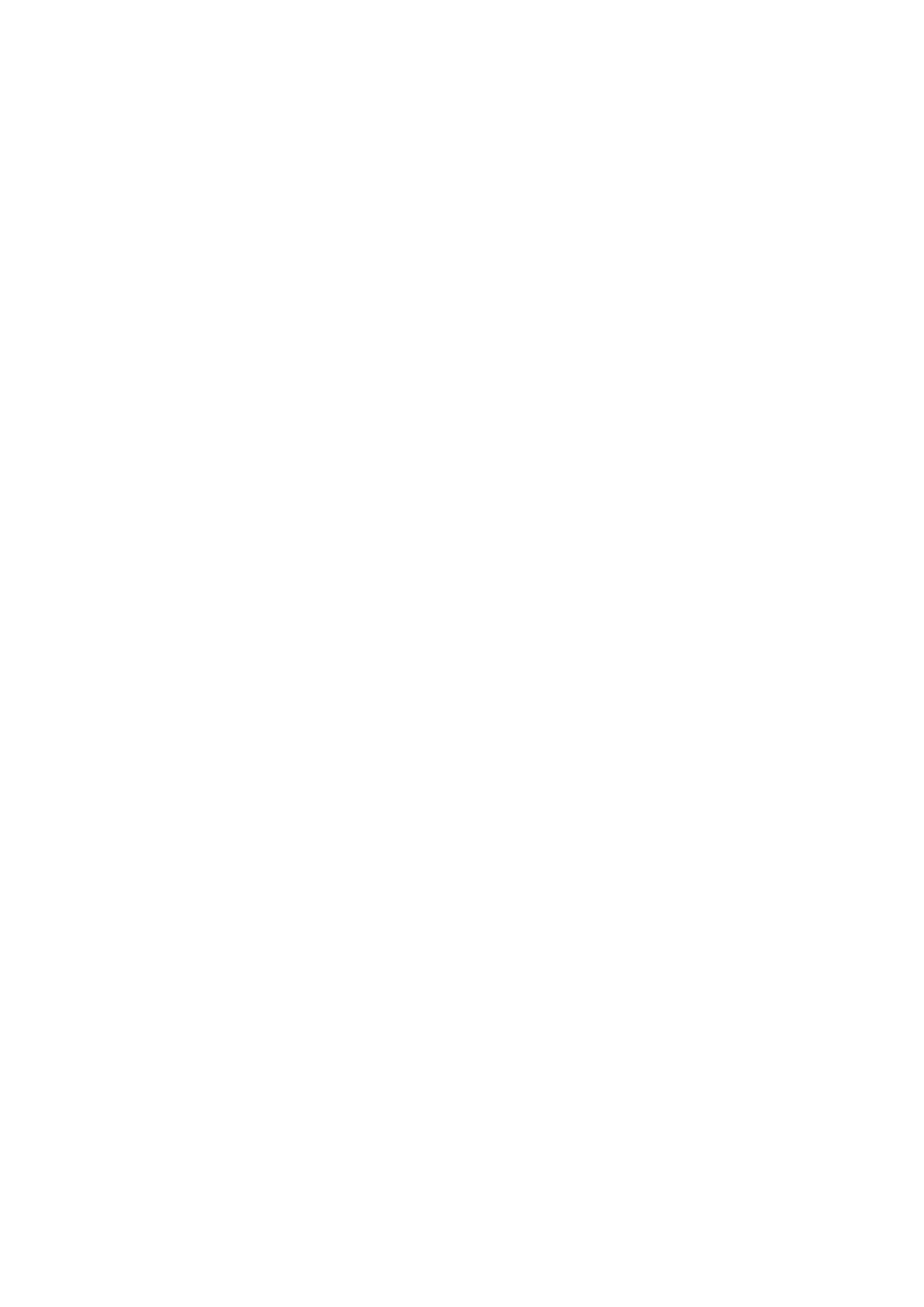# <span id="page-34-0"></span>**Annex: Data Background**

| Data for land use from electricity generation in the EU, year 2030 | Table 1 |  |  |  |
|--------------------------------------------------------------------|---------|--|--|--|
|--------------------------------------------------------------------|---------|--|--|--|

| electricity from                                            | land use<br>$m^2$ /GJ $_{el}$                                                             | <b>Note</b>                                                                                            |  |
|-------------------------------------------------------------|-------------------------------------------------------------------------------------------|--------------------------------------------------------------------------------------------------------|--|
| el-mix EU27                                                 | 0,29                                                                                      | Excluding transmission and distribution                                                                |  |
| coal                                                        | 0,06                                                                                      | import coal (surface mining), new steam-turbine powerplant                                             |  |
| lignite                                                     |                                                                                           | 0,10 Lignite in Germany, new steam-turbine powerplant                                                  |  |
| natural gas                                                 | 0,02                                                                                      | EU supply mix incl. imports, new combined-cycle powerplant                                             |  |
| nuclear                                                     |                                                                                           | 0,04 German supply mix, steam-turbine powerplant                                                       |  |
| hydro ROR                                                   |                                                                                           | 0,03   100 MW run-of-river plant                                                                       |  |
| wind onshore                                                |                                                                                           | $0,26$   10 x 2 MW onshore wind park                                                                   |  |
| solar-PV-poly                                               |                                                                                           | 2,7   1 kW <sub>el</sub> (peak) system, full land use                                                  |  |
| solar-CSP                                                   |                                                                                           | 1,9 80 MW <sub>el</sub> system in Southern Spain                                                       |  |
| geothermal                                                  |                                                                                           | 1,2 1 MW <sub>el</sub> ORC system                                                                      |  |
| biogas-maize ICE                                            |                                                                                           | Biogas from maize in internal combustion engine cogeneration<br>106   plant (energy allocation)        |  |
| SRC cogen                                                   |                                                                                           | Woodchips from short-rotation coppice in steam-turbine<br>112   cogeneration plant (energy allocation) |  |
| bio-SNG SRC cogen                                           |                                                                                           | Biomethane from short-rotation coppice in gas-turbine<br>164   cogeneration plant (energy allocation)  |  |
| bio-SNG SRC CC<br>$\sim$ $\sim$ $\sim$ $\sim$ $\sim$ $\sim$ | $\overline{a}$ $\overline{a}$ $\overline{a}$ $\overline{a}$ $\overline{a}$ $\overline{a}$ | Biomethane from short-rotation coppice in gas combined-cycle<br>128   powerplant                       |  |

*Source: own computation with GEMIS 4.8*

#### *Table 2 Data for land use from bioenergy production in the EU, year 2030*

| bioenergy            | bioenergy    | land productivity     |
|----------------------|--------------|-----------------------|
| feedstock            | output       | GJ <sub>bio</sub> /ha |
| rapeseed             | 1G biodiesel | 87                    |
| palm                 | 1G biodiesel | 154                   |
| palm-degraded        | 1G biodiesel | 118                   |
| SRC poplar           | 2G biodiesel | 116                   |
| switchgrass degraded | 2G biodiesel | 45                    |
| switchgrass pasture  | 2G biodiesel | 75                    |
| wheat                | 1G EtOH      | 128                   |
| switchgrass degraded | 2G EtOH      | 50                    |
| switchgrass pasture  | 2G EtOH      | 80                    |
| SRC poplar           | pellets      | 183                   |
| switchgrass          | pellets      | 198                   |
| SRC poplar           | biomethane   | 126                   |
| switchgrass          | biomethane   | 126                   |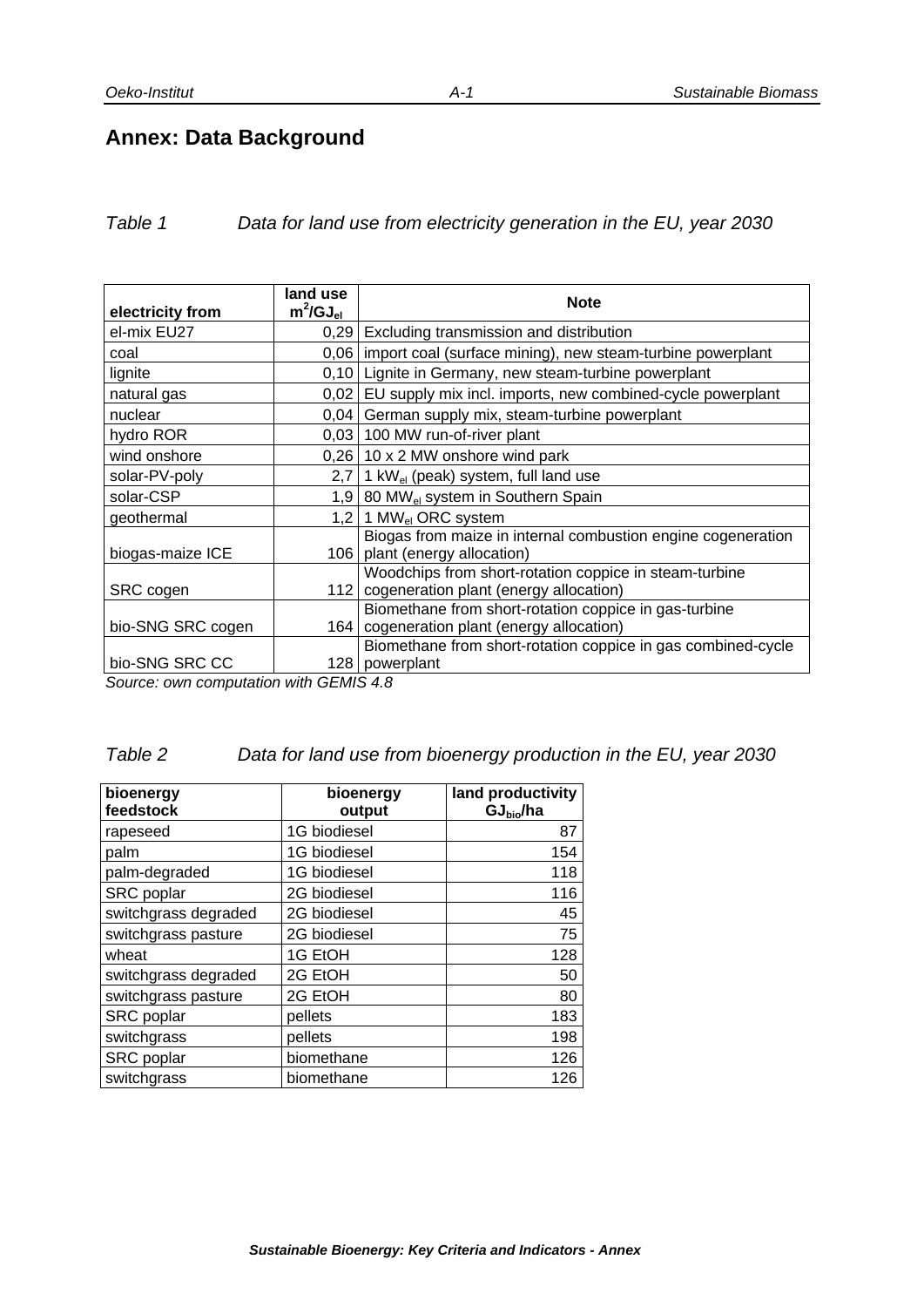|           |                  |              |              |      | GJ <sub>biofuel</sub> /ha |  |
|-----------|------------------|--------------|--------------|------|---------------------------|--|
| Country   | <b>Feedstock</b> | input level  | cultivation  | 2010 | 2020                      |  |
| BR.       | sugarcane        | intermediate | mechanised   | 131  |                           |  |
| <b>BR</b> | sugarcane        | high         | manual       | 197  |                           |  |
| ΜZ        | sugarcane        | intermediate | manual       | 147  |                           |  |
| ΜZ        | sugarcane        | high         | manual       | 193  |                           |  |
| BR.       | sugarcane        | intermediate | mechanised   |      | 138                       |  |
| BR.       | sugarcane        | high         | mechanised   |      | 207                       |  |
| MZ        | sugarcane        | intermediate | mechanised   |      | 131                       |  |
| MZ        | sugarcane        | high         | mechanised   |      | 230                       |  |
| <b>TH</b> | Cassava          | low          | smallholders |      | 102                       |  |
| <b>TH</b> | Cassava          | intermediate | smallholders |      | 108                       |  |
| TH        | Cassava          | high         | plantation   |      | 140                       |  |

#### *Table 3 Biofuel life-cycle land use productivity for EtOH settings*

*Source: own computation with GEMIS 4.8*

# *Table 4 Biofuel life-cycle land use productivity for biodiesel settings*

|                |                  |              |             | GJ <sub>biofuel</sub> /ha |      |
|----------------|------------------|--------------|-------------|---------------------------|------|
| <b>Country</b> | <b>Feedstock</b> | input level  | cultivation | 2010                      | 2020 |
| ID             | palmoil          | intermediate | smallholder | 113                       |      |
| ID             | palmoil          | High         | plantation  | 120                       |      |
| CO.            | palmoil          | intermediate | smallholder | 133                       |      |
| MY.            | palmoil          | High         | plantation  | 140                       |      |
| ID             | palmoil          | High         | plantation  |                           | 150  |
| ΜY             | palmoil          | High         | plantation  |                           | 150  |
| TZ             | Jatropha         | High         | plantation  | 22                        |      |
| <b>TZ</b>      | Jatropha         | Intermediate | plantation  | 19                        |      |
| TZ             | Jatropha         | High         | plantation  |                           | 36   |
| TZ             | Jatropha         | Intermediate | plantation  |                           | 31   |

*Source: own computation with GEMIS 4.8*

*2*